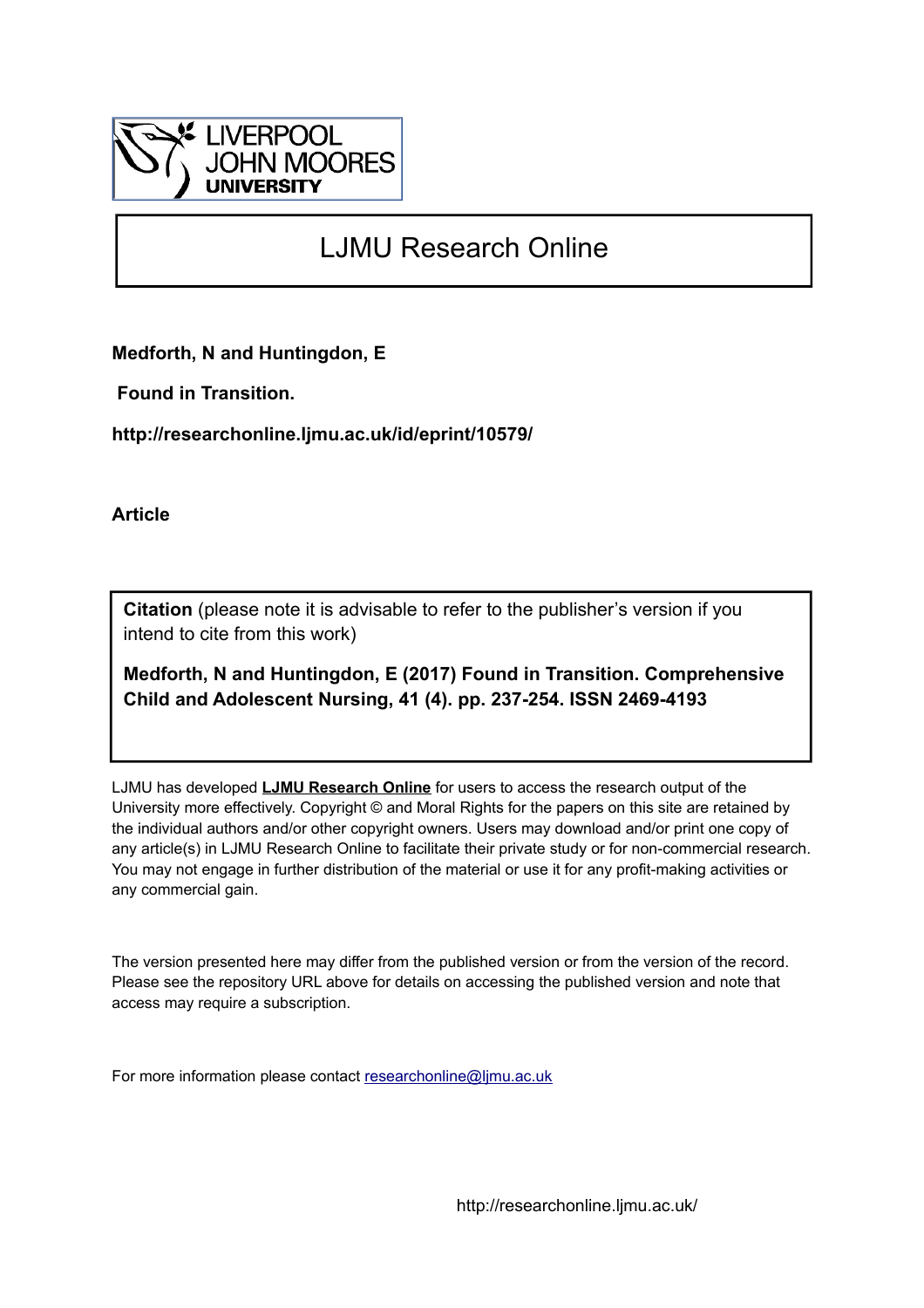# **Found in Transition!**

#### **N Medforth and E Huntingdon**

**Acknowledgements:** the authors would like to thank all of the practitioners, professionals and partners of the Service Improvement Group focussing on children and young people with long- term conditions and disabilities at the Cheshire and Merseyside Strategic Clinical Network (now the North West Coast Strategic Clinical Network) who contributed to this project. In particular, we acknowledge the young people and families who generously and honestly shared their experiences in the hope that the project would contribute to the continuing improvement of transition support for young people with longterm conditions, mental health difficulties and disabilities.

# **Abstract**

The journey to adulthood is complex and multi-dimensional. Young people may be independent in some spheres of their lives, but dependent in others. For young people with a disability, long-term condition or mental health problem there are additional hurdles. As they move between health and social care services, they will find significant differences in expectations, delivery and culture. At the same time, their own needs will be evolving.

Despite a *"plethora of guidance"* on effective transition support*,* the Care Quality Commission (2014) highlight a shortfall between policy and practice. The result is confusion and frustration for young people, their families and the staff caring for them. Seamless transition to adult services is by no means a universal experience. Here the authors offer two case studies that triangulate inter-related perspectives; those of young people, parents and carer's and the professionals involved in successful models of transition support. The case studies illustrate how the challenge of transitioning to adult services is actually experienced and how, despite some concerns held by young people, parents and carers, well-planned and co-ordinated transitions can have positive outcomes for the families involved.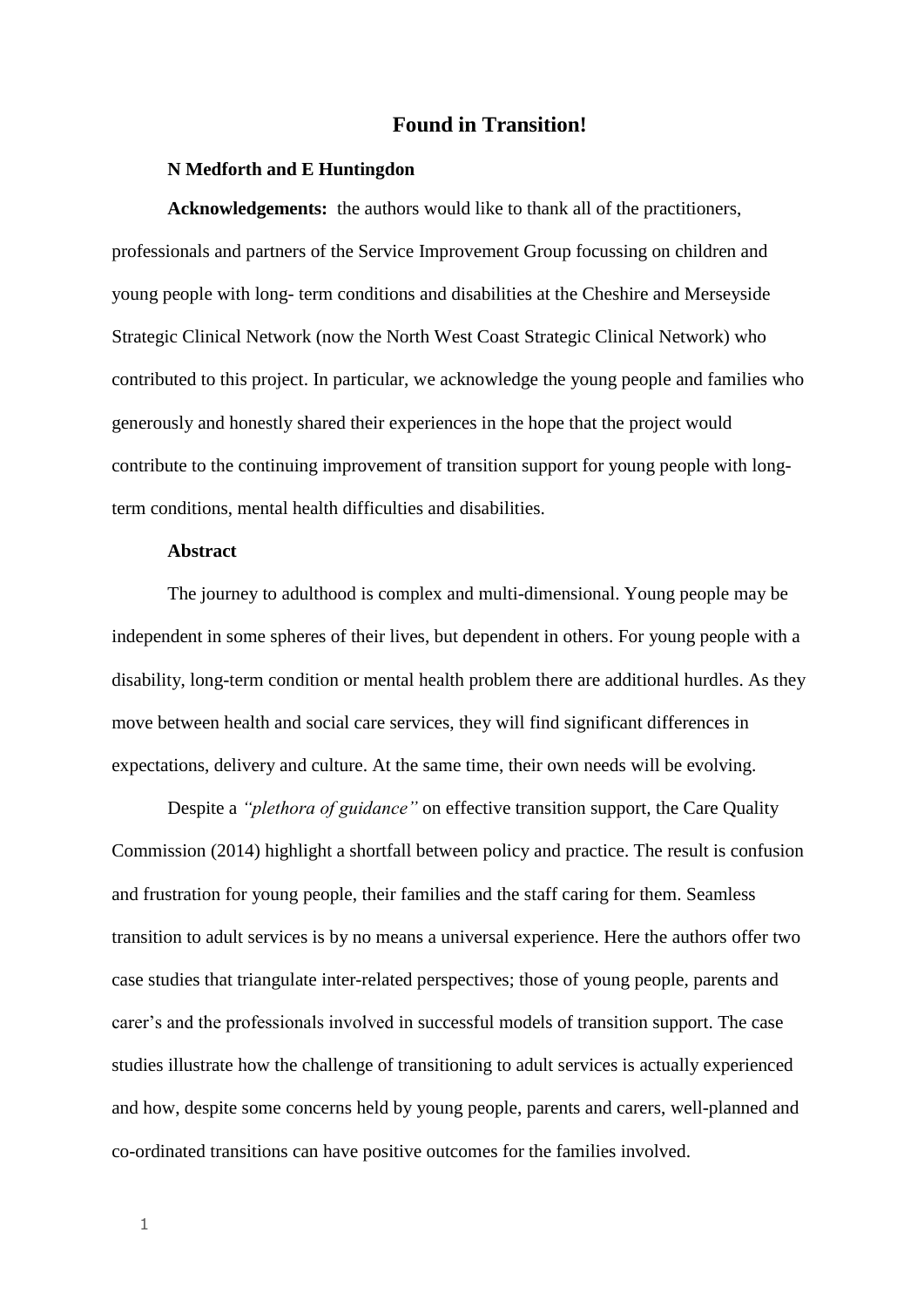#### **Introduction**

*Transition* is non-linear; a range of factors and circumstances make adulthood more or less accessible. (Furlong and Cartmel, 1997; Thomson, 2000). These include personal situations, social and geographical locations and negotiating transitions in several parallel trajectories. Young people may simultaneously be experiencing transitions from education to training and employment or in relation to housing, family, income and relationships (Coles, 1995; Jones and Wallace, 1992). Transitions do not necessarily occur at the same rate along each strand. Whilst transitions are *"critical moments"* in young people's biographies they contribute to processes of social inclusion and exclusion, with young people recognising their impact on choices, chances and opportunities (Thompson, Bell, Holland, Henderson and Mc Grellis, 2002.)

The need to move between health, education and social care services compound the challenges for young people with a disability, long-term or life-limiting condition or mental health problem. Young people confront significant differences in expectations, style of service delivery and culture as they move between children centred and adult orientated services. At the same time their own care needs will be evolving. In many cases, vulnerable or disabled young people may experience *"rushed "*transitions, which lead to stress and social exclusion as young people have to *"grow up"* quickly (Katon and Kagan, 2007.) According to the Care Act (2014) if a child or young person is likely to have needs when they turn eighteen the local authority must assess them if it considers there is 'significant benefit' to the individual in doing so. This includes young people with long-term conditions, disabilities, mental health difficulties and young carers. There are two key issues in transition: becoming an adult and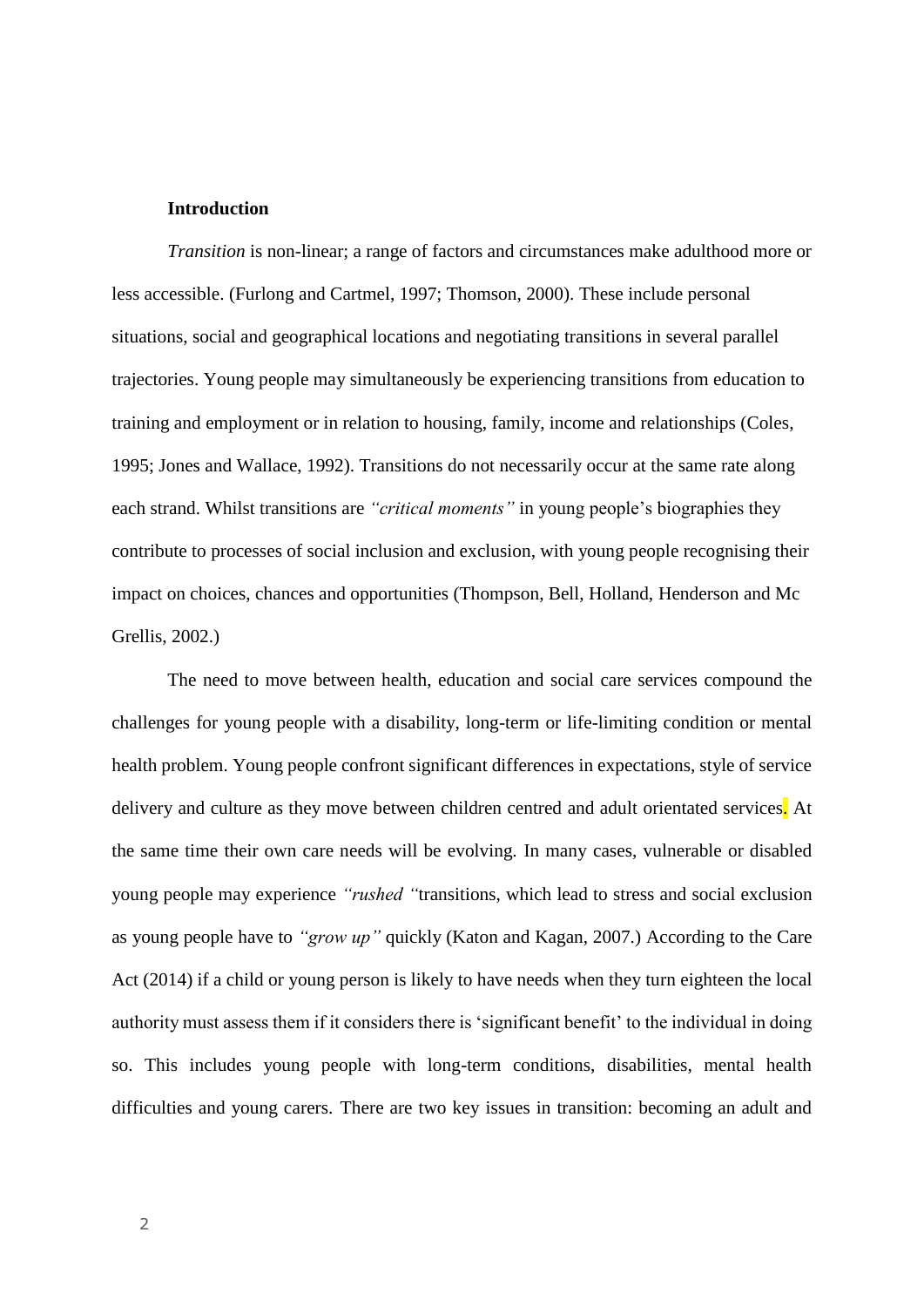achieving independence and changes in the actual services used (Social Care Institute for Excellence, 2014).

For young people receiving health services the same people will have looked after them for as long as they can remember. In an adult environment, they may need to consult several new health teams and adult social care services. Young people experience many significant transition points between health care services, as well as between schools, continuing education and employment. All can affect adherence to treatment and retention by services. (Care Quality Commission, 2014.) Professionals have access to a plethora of guidance on good practice in supporting effective transitions by involving young people in the processes, thereby making the transition to adult services smoother. Published standards and guidance focus on services that are seamless, flexible and based on the needs of the young person, rather than on the needs of the service (Royal College of Nursing, 2013; Department of Health 2008; Kennedy, Ian (2010); Social Care Institute for Excellence, 2011; Council for Disabled Children National Transition Support Team (2011.)

Ensuring that the young people's needs and feelings are paramount requires lead professionals or coordinators with skills knowledge and an ability to listen and respond to the needs of individual young people.

The project reported here was commissioned by a *Clinical Strategic Network* in the north- west of England who were aware of the challenges in *"getting it right"* for young people with complex health needs and disabilities. The aim was to identify areas for service development, which would feed into future work streams by gaining deeper insight into the recent transition experiences of young people and families, and the professionals involved.

#### **Research Question**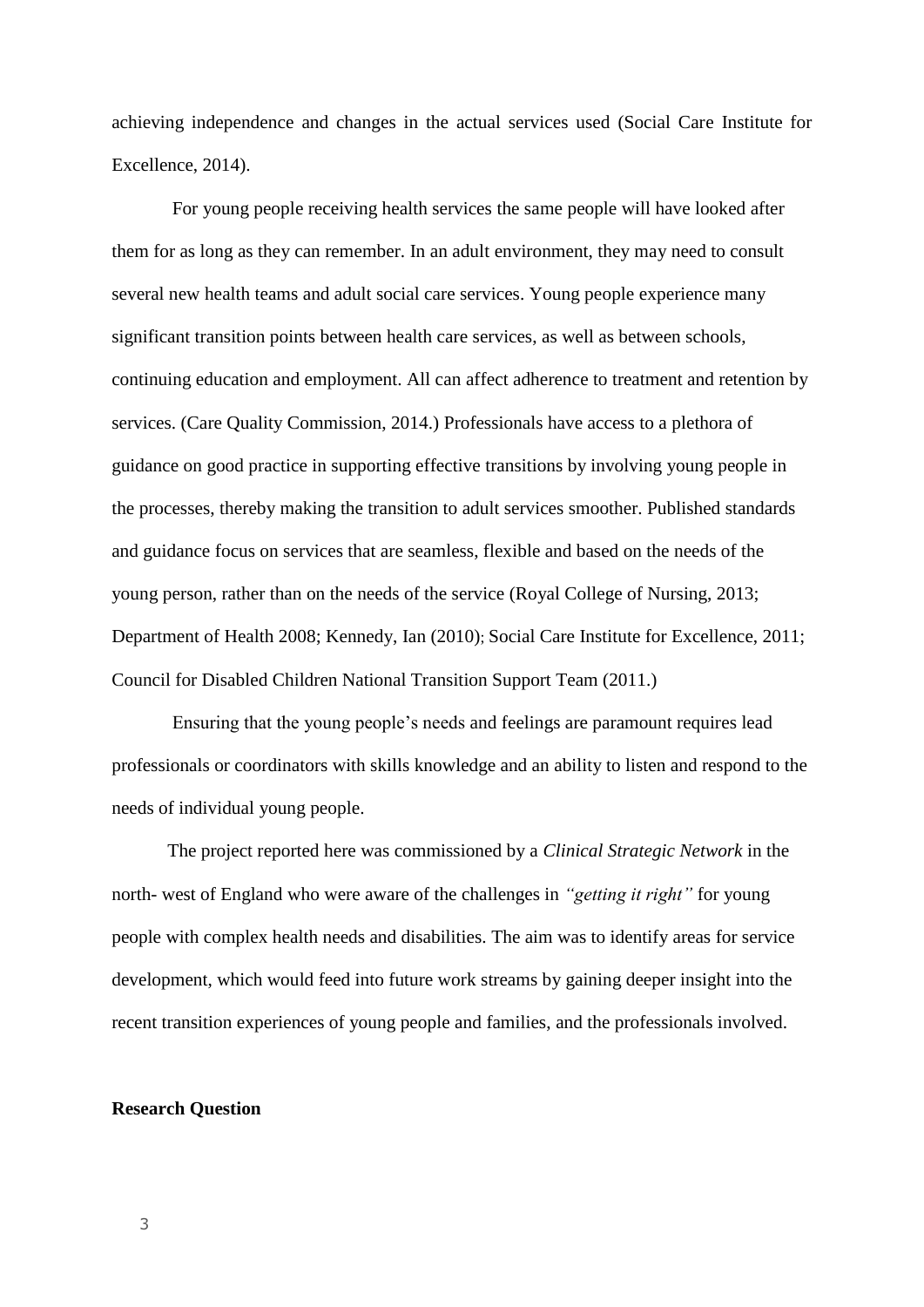How can the experiences of young people, parents and professionals illuminate effective models of support to enable young people with long- term conditions and disabilities to make successful transitions between child-centred and adult orientated services?

#### **Methods**

## **Data collection.**

The chosen method for data collection was *Case study* as the researchers aimed to understand and evaluate the real-world transition experiences of young people, their families and the professionals involved. The case study approach is consistent with the principles of *Realist Evaluation*, which provide an alternative to empiricist approaches. In realist evaluation there is an acknowledgment that a critical approach to the underlying social and political context is fundamental to understanding the effectiveness of policy and process. (Pawson & Tilley, 1997.) In this case, the underlying tensions between policy guidance on how to best support effective transitions and established differences in approach to service delivery encountered in child- centered and adult orientated services provide the context. Case study as a method of data collection enables systematic production of exemplars that contribute to the understanding of a phenomenon or the developing knowledge of a discipline. It is recognised to be particularly effective in evaluation projects (Flybjerg, 2006.)

Separate semi-structured interviews with young people, parents and carers form the basis of the case studies. The viewpoints of young people and their parents or carers are considered alongside the perspective of a lead professional involved in planning and coordinating the transition process in partnership with the young person and their family.

Ethical considerations included the provision of easily understood participant information in written format with the opportunity for further explanation as required; establishing informed consent; assuring participant's right to withdraw at any point without

4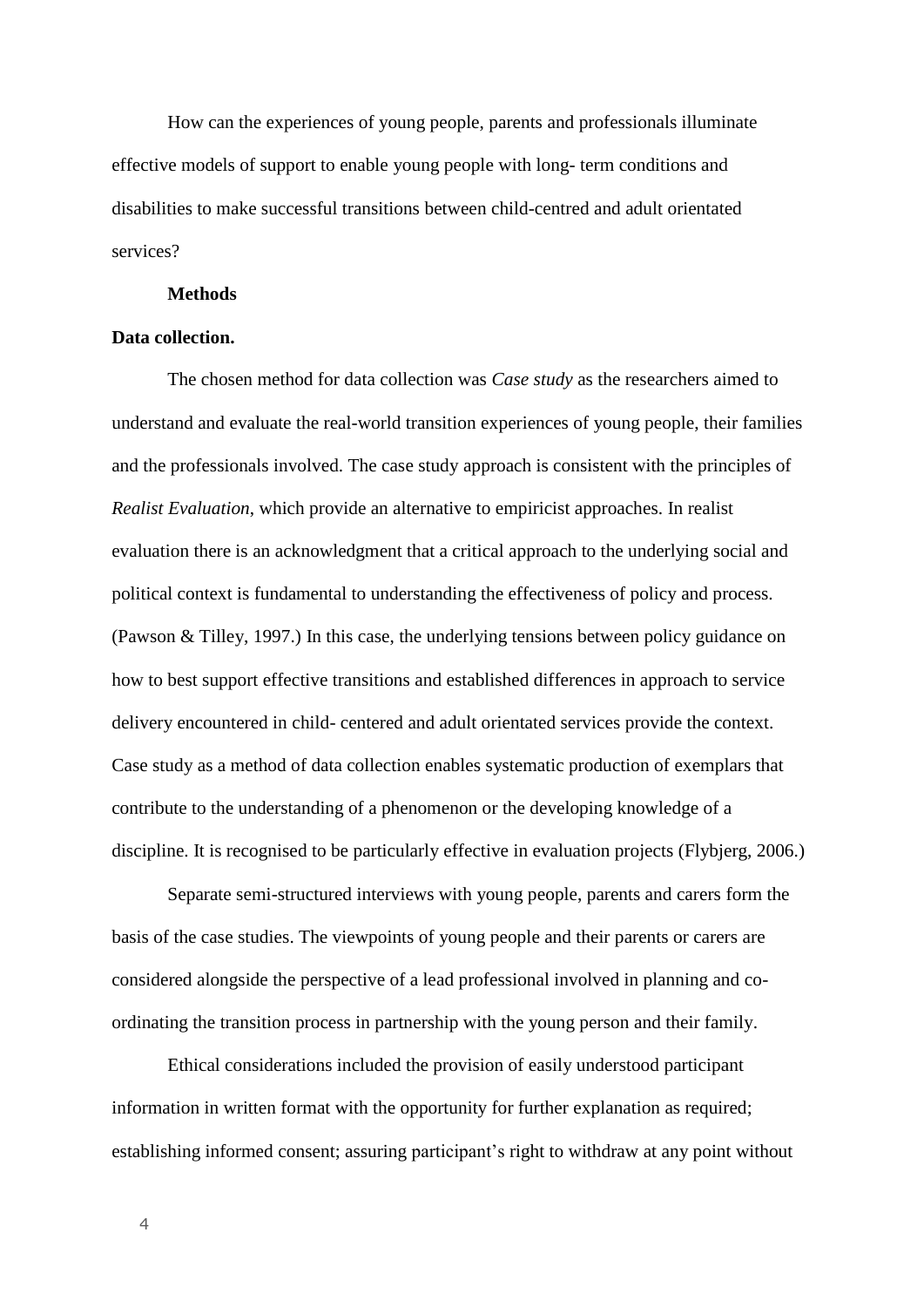prejudice and safeguarding the anonymity of the participants. These considerations support the intention to provide an authentic voice to the young people, families and professionals who participated in the research in order to enable their evaluation of their own experiences to inform future service development. Approval to proceed with the research was granted following scrutiny by a university Ethics Committee.

## **Sampling.**

*Purposive sampling* is a non-probability sampling technique often considered useful when one needs to study a certain cultural domain with knowledgeable experts within; in this case, the young service users, their parents, carers and practitioners who planned and supported the transition process. It is the most commonly used sampling method because it allows the researcher to select participants because they are at the right place at the right time. The inherent bias of the method contributes to its efficiency. (Bernard, 2002.). The method however has two significant limitations; firstly, that it is not possible to control variability and bias because the process relies on the judgement of the researcher and secondly results from the data cannot be generalised beyond the sample. (Acharya et al, 2013.) These limitations were not a particular concern for this study as the aims are *idiographic*; seeking a sufficiently small sample of typical cases to enable individuals to have a locatable voice within the study thus enabling an intensive analysis of each case. (Robinson, 2013) This form of *intensity sampling* is acceptable when the objective is to locate an information-rich case chosen specifically to be insightful, articulate and honest. (Miles and Huberman, 1994).

## **Inclusion criteria.**

The inclusion criteria for the study were young people who had recently experienced transition to adult services within the sub-region covered by the Clinical Strategic Network*,* their parents and professionals involved in coordinating or supporting their transition. The young people represented the following groups: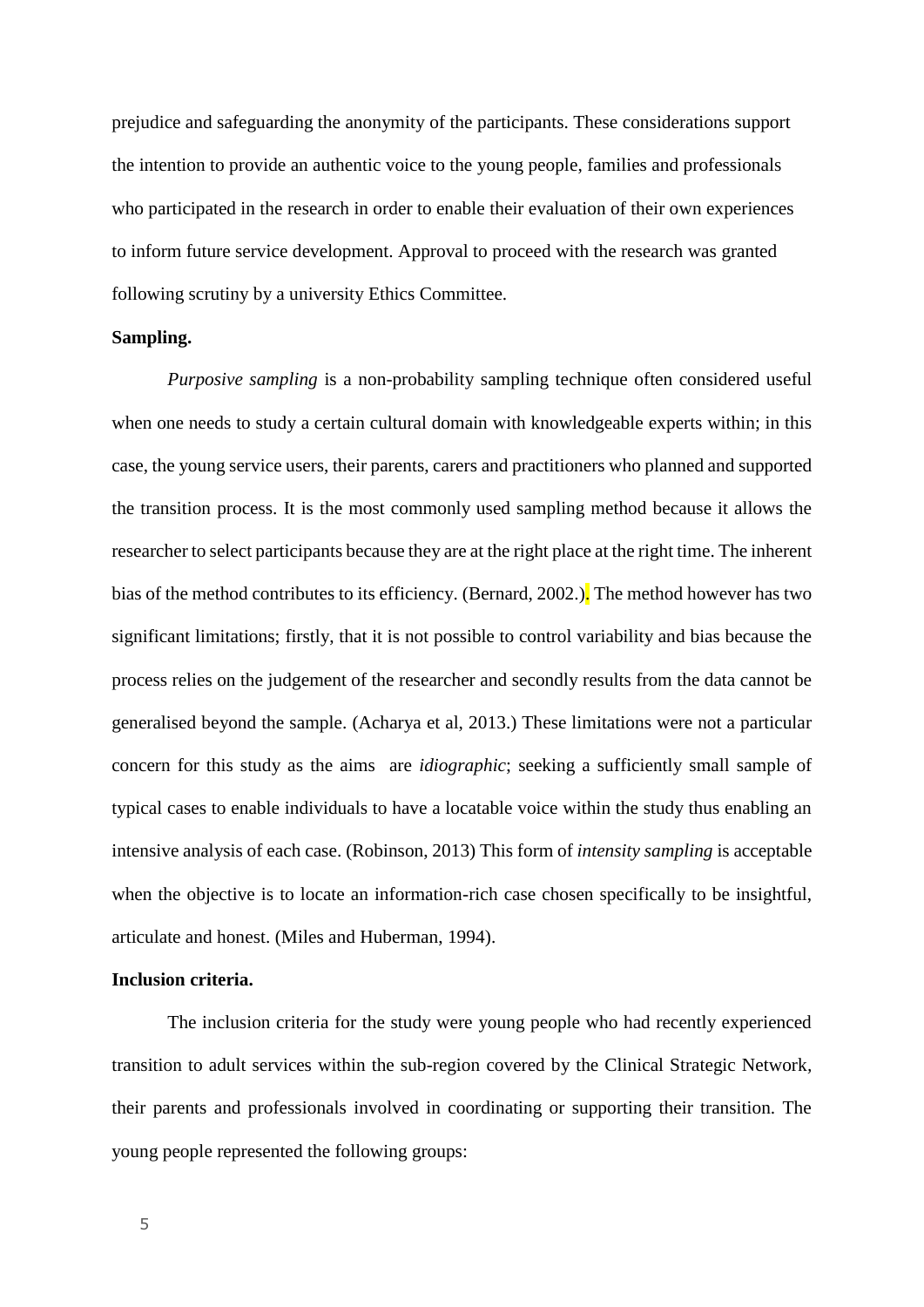Young people who have common long – term conditions such as diabetes and epilepsy, self-managed at home, with oversight from centres with specialist expertise.

 Young People who have long term conditions which require intermittent or regular hospital-based intensive support such as those who are technology dependant or require frequent admissions for acute or specialist care.

Young people who have disabilities and complex needs.

 Young people who are receiving support from Child and Adolescent Mental Health Services.

Participants were recruited through the Clinical Strategic Network and its partners who distributed information and invitations to participate to families in which a young person had experienced the transition from children's services to adult services within the previous six months to three years. Six young people, their parents and relevant professionals agreed to participate. Four highlighted problematic transition experiences. These are fully reported in the original project report. (Medforth and Huntingdon, 2015.) The two C*ase Studies* reported here illustrate that despite numerous challenges effective transition planning, co-ordination and support can lead to positive outcomes for young people. The Case Studies illuminate the experiences of young people and families who fell into one or more groups: a young person who has multiple *disabilities and complex needs* and a young person who is receiving support from *Child and Adolescent Mental Health Services*. To preserve the anonymity of the names of participants have been changed.

# **Results**

Authenticity is a key to assuring the quality, trustworthiness and validity in qualitative research (Seale, 1999.) It is one of the three primary criteria used for establishing validity research alongside credibility and criticality (Whitmore, Chase, and Mandle, 2001.) It is essential that that the conduct and evaluation of the research is genuine, credible and reflects

6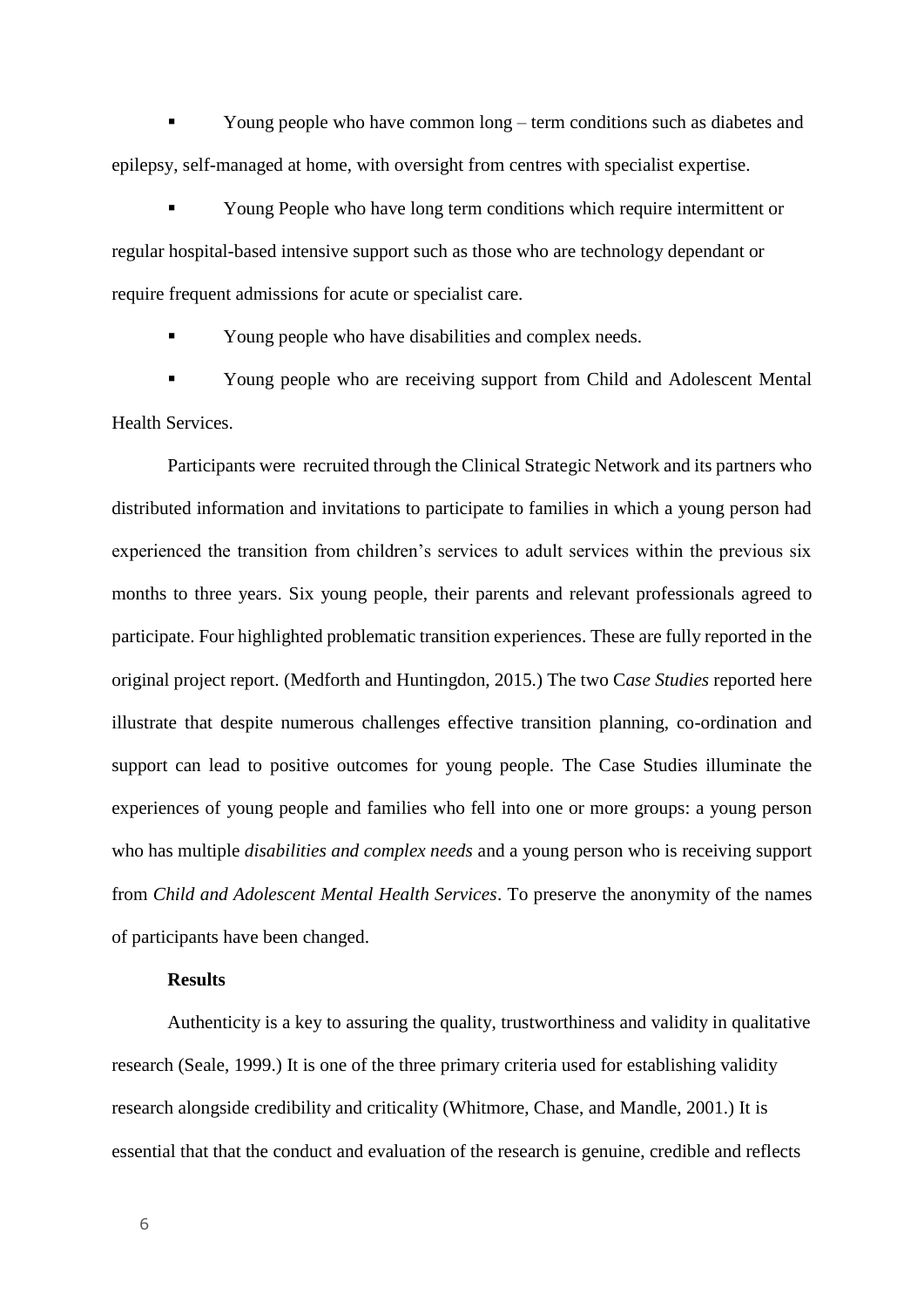both the lived experiences of the participants and the political and social implications of the research (James, 2008). Research should also be worthwhile. The authors are confident that the case studies reflect the experiences the participants wanted to share as the participants were invited to make corrections or amendments when drafts were returned to them.

### **Illustrative Case Study 1: Kelly's story**

*Kelly* is 18 years old. She lives with her Gran (Rita), mum Karen, brother (Kevin, 20) and her baby son (Harry) who is 9 months old. Kelly has a complex learning disability, which includes *Attention Deficit Hyperactivity Disorder* (ADHD), *Dyslexia* and *Dyspraxia*. She has received regular support from the *Child and Adolescent Mental Health Service* (CAMHS) and *Psychiatrist* at her local children's hospital for 10 years. Kelly sometimes hears voices, which became more frequent when she became pregnant with Harry. Kelly herself, her gran, Rita, and the lead professional from the Transitions Team who supported Kelly's transition to adult services, shared their experiences.

Kelly found it difficult to remember when *"Transition"* was first discussed, but remembered that it had been raised by a nurse (Paul) who coordinated transitions in the CAM-HS team when she attended an appointment. Kelly felt *"o.k."* about the proposed move to adult mental health services somewhere around her 18th birthday. She feels positive about the transition. Kelly feels she receives *"a lot more help now"* including medication from her G.P *"to help with the voices"* and an *Adult Early Intervention in Psychosis Practitioner* (Sally) who visits her at home. Kelly describes her as a *"lovely lady"* who goes through things with her and enables her to talk about her concerns.

Kelly thought school was *"o.k."* She left when she was 17 to go to a city centre college to do courses in Catering, Art, Maths and English. Kelly struggled, and often felt she was left *"standing around* "without support from her tutors. This became more difficult when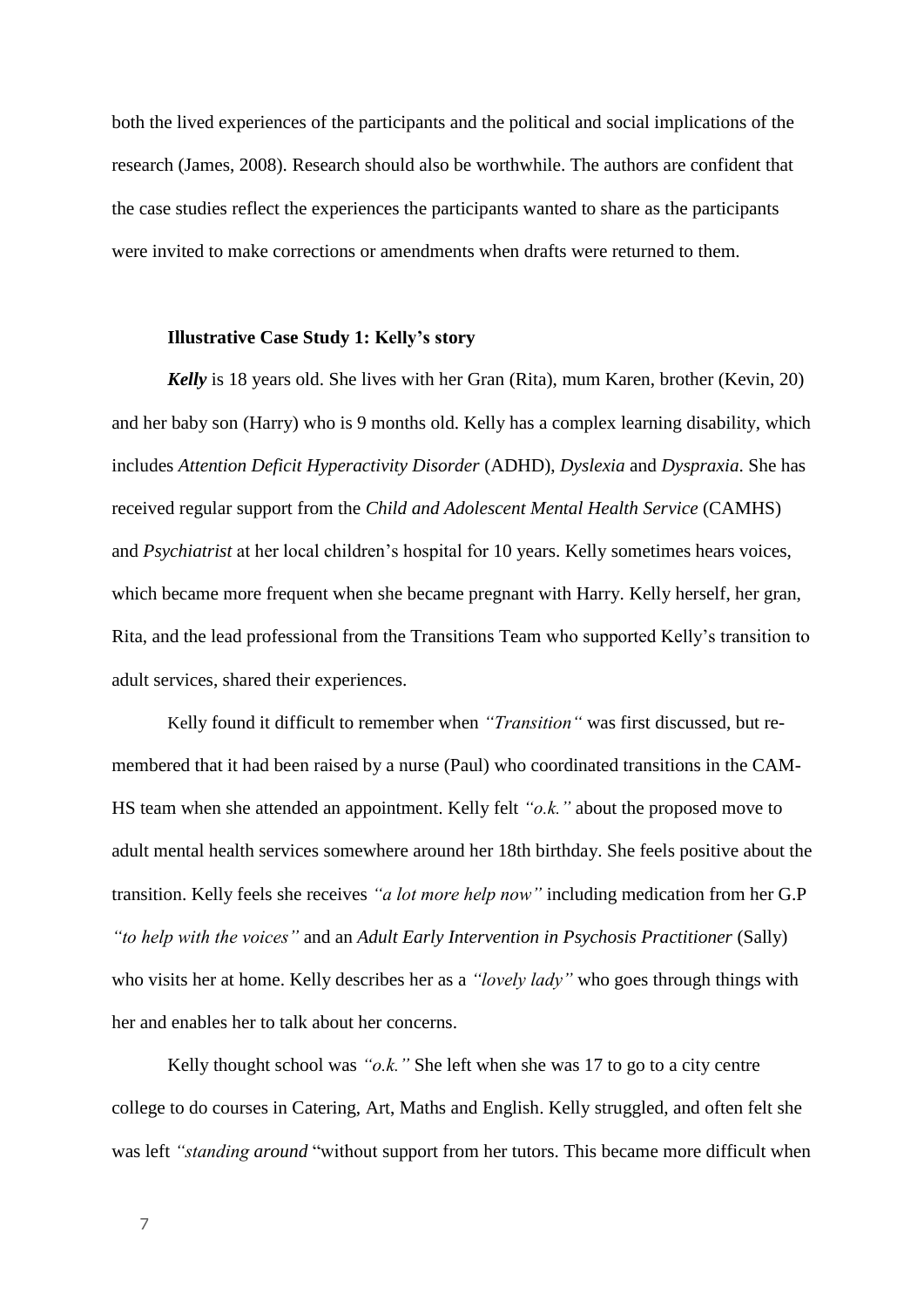she became pregnant, so she decided to leave. Kelly's suggests more help should be given to young people to enable them to make successful transitions to college, and to help the tutors understand the help they need. Sally has been to the college to talk to the staff there, and Kelly is hoping to go back to complete a hairdressing course.

Kelly feels that she has coped well with the transition to being a mum, with the support of her family and friends. She feels that she has *"good"* support during her pregnancy, although this was sometimes overwhelming. The birth was difficult and Kelly had a *"forceps"* delivery. Kelly now sees her *Health Visitor* (Mary) every two weeks and gets on *"o.k."* with her.

## **Rita's View**

Rita's understanding of *"Transition"* is moving Kelly's support from children's to adult services, which would be better able to meet her needs. Kelly found it very difficult to talk to the Psychiatrist in the CAMHS service and was *"hardly able to say 10 words"* during outpatients appointments. It is much better now that Sally comes to the house. According to Rita, Kelly said more to Sally in 10 minutes than in any of her previous appointments. Kelly had been able to explain that she hears voices and what they say.

Kelly's pregnancy at 17 had been a challenging time for the family. Her boyfriend was from another culture within which arranged marriages were expected. Kelly went to London to stay with her boyfriend's family and Rita was concerned that the family were putting Kelly under pressure to agree to marriage. Rita went to London and sought help from the police, who told Rita that as Kelly was 17 she had the right to make her own decision. Rita was frustrated that they did not take into account Kelly has limited ability to make informed decisions. Rita thinks that the police should have more training on managing risks when dealing with young people who have a learning disability and mental health problems. Rita expressed her frustrated at a lack of support from Social Services too. Rita felt that the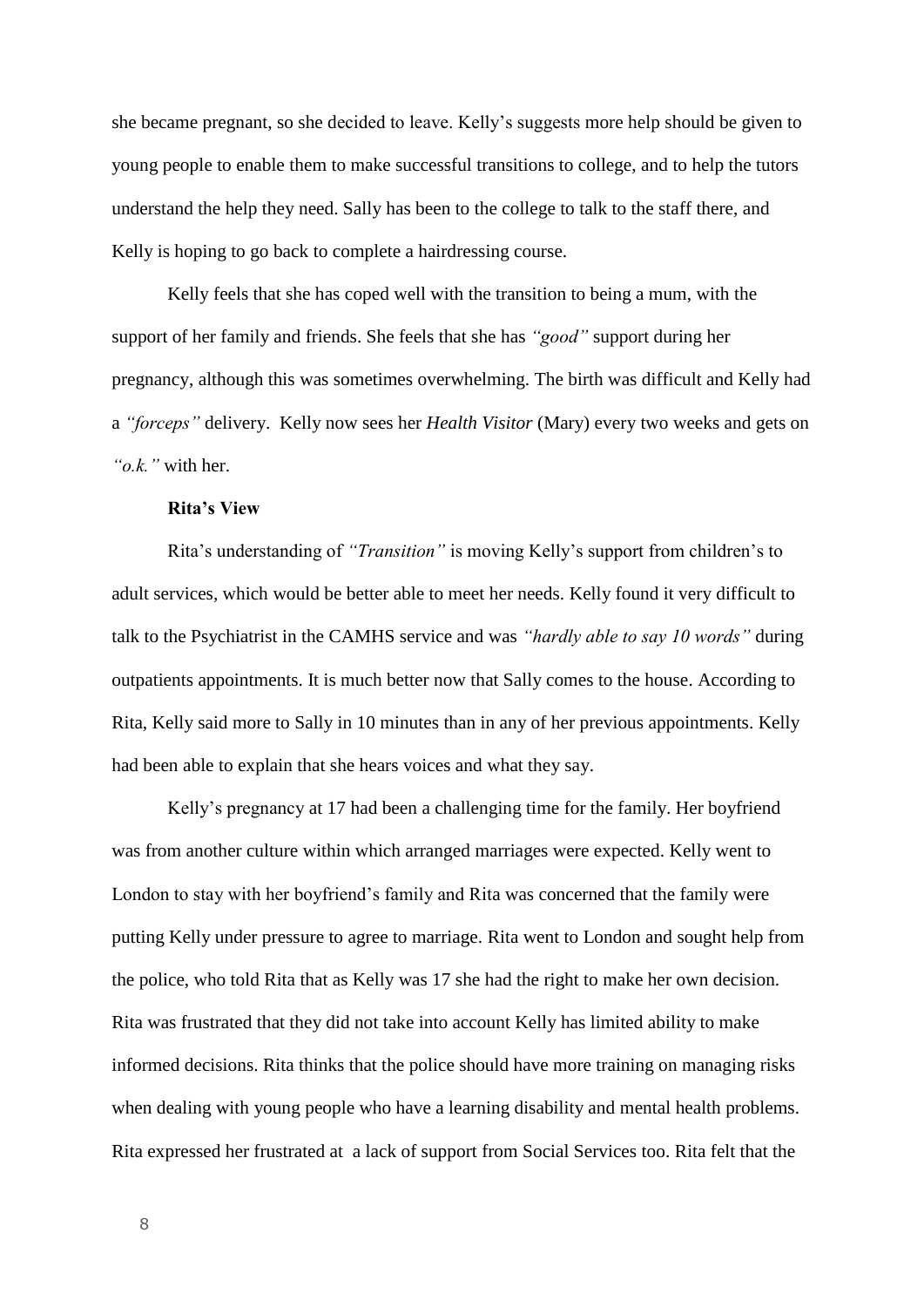experiences had been traumatic to Kelly *"undoing ten years good work",* exacerbating Kelly's hearing of voices.

The family experienced intensive involvement from both health and social services throughout Kelly's pregnancy and up to when Harry was about 4 months of age. This meant visits from a *Community Midwife*, a *Family Nurse Practitioner* and three *Social Workers* who had attempted to assess Kelly and the baby's needs, but had not fully completed the assessment before leaving and passing the case on to a successor.

Although Rita recognised that the professionals had *"concerns about the baby and how Kelly was going to cope",* the level of intervention was often inconsistent and overwhelming. Rita kept a diary, which illustrated one week taken up with visits from different professionals or hospital appointments every day. Rita felt that the intensive intervention led to an exacerbation of Kelly's depression and a fear that the baby would be taken from her. Kelly felt she could not bond with her baby until a new social worker agreed that the case could be closed as Kelly had a lot of support at home. Kelly no longer has contact with the baby's father.

Kelly's transition to adult mental health services was taking place at the same time. Rita felt it *"would all have gone pear-shaped"* if it wasn't for the *Transition Practitioner*  from the Child and *Adolescent Mental Health Team* (Paul) and the *Adult Early Intervention in Psychosis Practitioner (Sally)* working together with the family. They did a *"fine job"* in co-ordinating meetings, *"guiding them through"* and *"packaging it all up."* This was in contrast to the experience of Kelly's brother, Kevin, who had also been receiving support from CAMHS but was *"left swinging"* at 16. Kevin was unable to get medication from his *G.P.* and as he had left school has no access to other sources of support, he used Cannabis to self-medicate, thereby exacerbating his problems.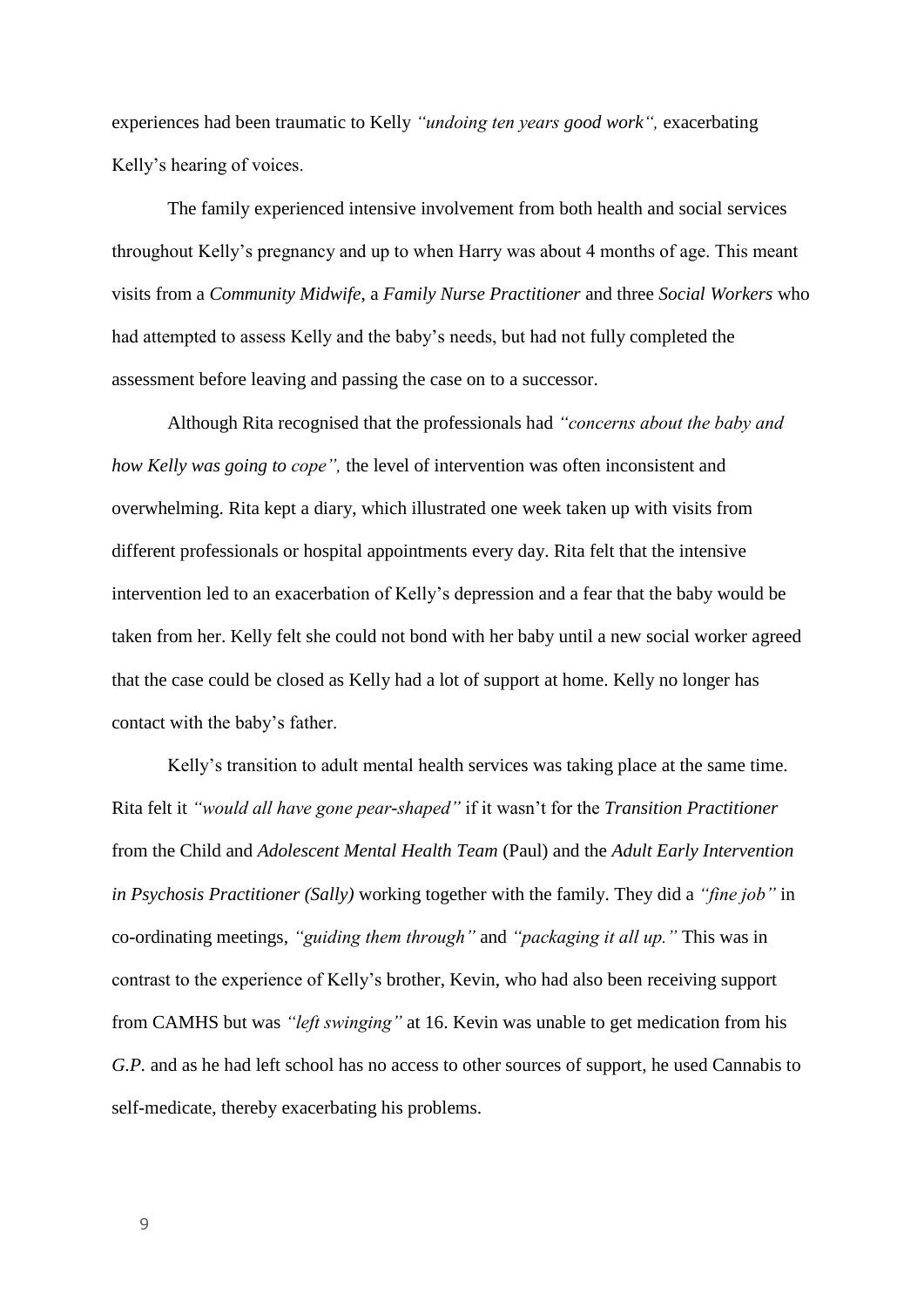Rita felt that the outcome of Kelly's mental health transition process had been very positive and more effective than the support Kelly had previously received to make the transition from school to college. Kelly had gone back to College too soon (4 months after having Harry) and this had led to further Depression, but she is now receiving support to return to college at her own pace. Paul is no longer involved apart from the occasional phone call and Sally is now helping Kelly to decide what she wants to do with her life; offering some practical help; looking into getting Kelly a bus pass and arranging a place in a day centre to build up Kelly's confidence. Sally has made contact with a local football team to help Kelly pursue her interest in sport through their community programme.

## **The Transition Practitioner's Perspective.**

Paul works as a *Transitions Practitioner* with a background in *Early Intervention and Psychosis.* The post was set up in response to *Commissioning for Quality and Innovation*. The Adult Mental Health Trust and the Children's Hospital Trust jointly fund it. Two *Transitions Practitioners* in the team support young people who have mental health difficulties and learning disabilities. For Paul

*"Transition is a period of movement from one place to another; a process of change… We are in a really good position to keep the young person in mind."* 

Paul first met Kelly when he received a referral during Kelly's pregnancy. Although there is a *perinatal team* in the adult mental health trust, Paul felt that the transfer of Kelly's care would be inappropriate, due to the psychosis risks associated with pregnancy and the post-natal period. Kelly was formally referred to adult services after she had a 3-month period of stability after Harry was born. Paul had been involved in the previous social care assessment process and was able ensure that ongoing social care needs continued to be monitored. Paul did not consider parallel education transition at this point, as he understood that Kelly was intending to go back to her Catering course after the birth of her baby.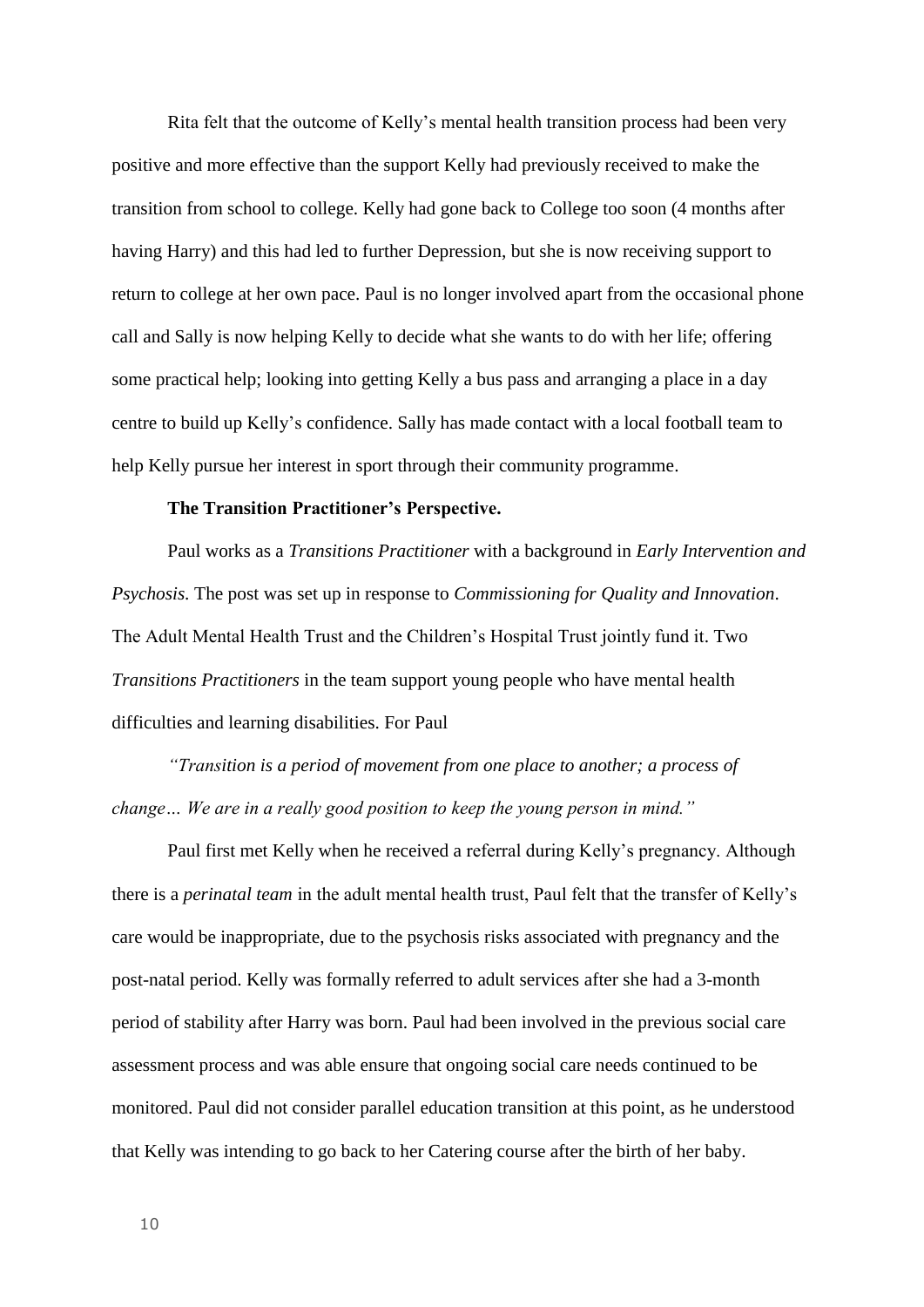Kelly did not have a *Health Passport* to support the transition process, as these tend to focus on physical health needs. Paul is confident that Kelly was involved in decisions made on her behalf and made some choices in how and when her care would be handed over. This was key to her developing trust in Sally and adult services.

Through providing transition support to young people like Kelly Paul has learned that providing information about what to expect and giving young people *"a voice*" in the process is essential. Young people need opportunity to express anxieties; ask questions; have a sense of relief, feeling valued and fully consulted. They need to be reassured they will receive a service that is at least as responsive and effective as the service that they are used to. The process is a journey, not just a 'one off event' so requires a holistic approach taking into account the whole range of needs. The presence of a *Transitions Co-ordinator* at the first appointment with the adult psychiatrist can be an essential source of reassurance for the young person and their family.

For complex cases, bi-monthly *Transfer of Care Meetings* may be necessary involving senior professionals from *CAMHS*; *learning disability services*; *Tier 4 services* and *social care and adult mental health services*. Transition policy in children's and adult services should mirror each other. Paul's team currently deliver transition training to practitioners from both CAMHS and adult services. Content includes values underpinning the provision of transition support; minimum expectations and standards and complex case work to illustrate challenges and practical solutions. The team are currently developing *Transition Checklists* for practitioners and involving young people at the heart of these developments.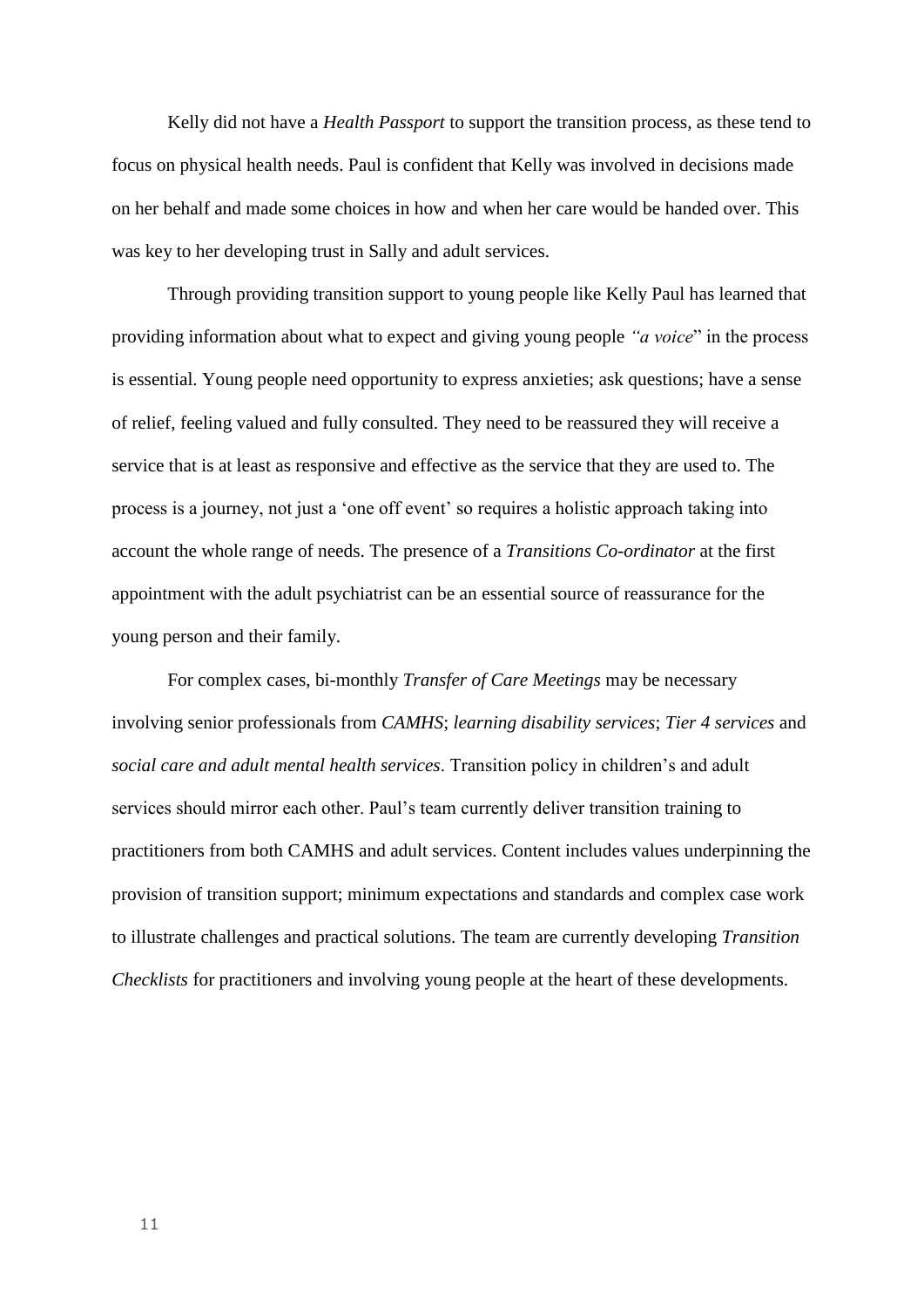### **Illustrative case study 2: Kyle's story**

*Kyle* is a 20-year-old young man. He lives with his mum (Pam), dad (Carl), brother Jack (17) and their three dogs. Kyle has multiple complex needs, which include *Cerebral Palsy, Epilepsy* and *Cortical Blindness*. Kyle uses a wheelchair and has communication difficulties, but is able to respond to questions and indicate his thoughts, ideas, needs, wishes and feelings when people take the time to listen. Kyle's mum and dad are his main carers and advocates, skilled in supporting his communication and ensuring his rights are maintained. They battle to ensure that decisions made on Kyle's behalf are always in his best interest. Kyle needs support to get ready in the morning, with bathing and feeding and with turns overnight. Whilst Kyle's mum and dad provide most of his care, they both have their own deteriorating health problems, and require support, funded jointly by health, and social care commissioners. Although *Personal Budgeting* has worked well for Kyle, difficulties arise when carers go off sick and there is no replacement, so the family feel that it is best to arrange care through an agency so that there is back up should problems arise.

Kyle understands that the term "*Transition"* relates to the movement from children's to adult education, health and social care services. Kyle's parents have been firm in their view that Kyle deserved more than just following the path that was expected. They wanted what was best for him, so following his attendance at a special school during his primary years, Kyle was registered at both the special school and the local comprehensive. Maintaining attendance at the special school meant that Kyle could continue to access essential *Speech and Language* support, *Physiotherapy* and *Hydrotherapy* and sustain his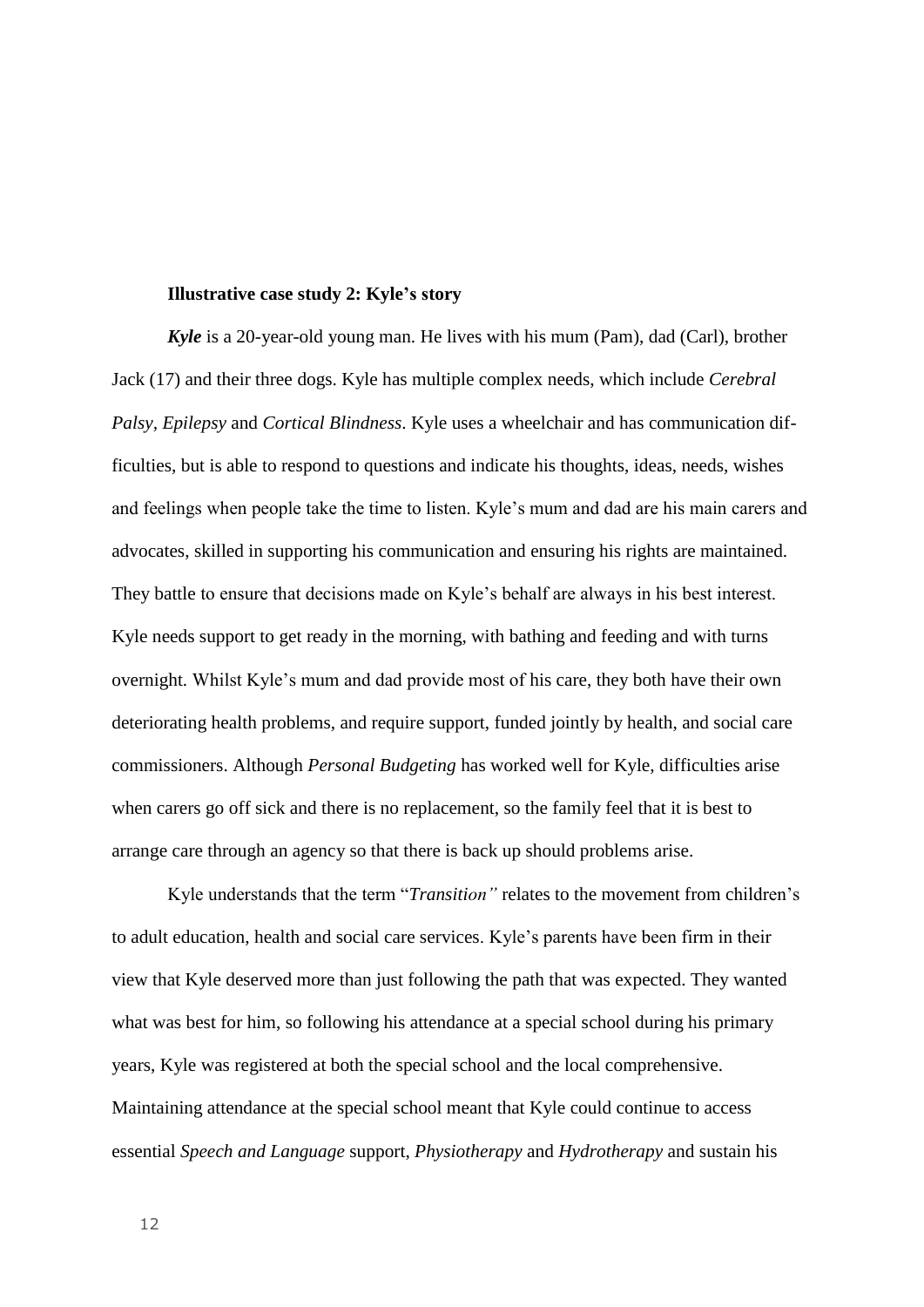friendship with his best friend. Attending the high school two days a week enabled Kyle to make new friends in his local community. Although since leaving school he no longer sees them regularly, they still stop and say *"Hi* "when they see him in the street.

Kyle enjoyed high school. His mum explained that the school was good at *"differentiating the curriculum"* unconstrained by perceptions of his disability. Kyle agreed that one example was a design and technology project focussing on the construction of Trainers. Kyle was able to make a collage using materials used in the manufacture of Trainers with the support of a designated *Teaching Assistant*. Whilst at High School Kyle also discovered that he enjoyed Shakespeare.

Kyle now is continuing his learning and development by attending a *Day Centre* two days a week and *Further Education College* on three days. Classes include independent living skills, micro enterprise café and community access. Kyle's mum explained that the longer term aspiration is to support Kyle to channel his enjoyment of painting to contribute to a micro- enterprise involving decoration and production of mugs and calendars. A downside for Kyle is that he can no longer access Physiotherapy and Hydrotherapy, which means that he experiences more muscle pain and joint stiffness.

Kyle confirmed he was asked what he thought about his *Transition Plan* and his mum recalls that a particular social worker was very patient, taking time to listen to his views and understand his wishes and feelings. Kyle says that he would have liked more choices, and to have had an opportunity to do more of the things he enjoys (including more painting and dancing.)

## **Pam's view**

Pam understands that transition should involve a smooth transfer from children's to adult services - a "*holistic handover"* in which nothing is missed. Pam "*made it happen"* by approaching the special school when Kyle was in Year 9. (At the time transition planning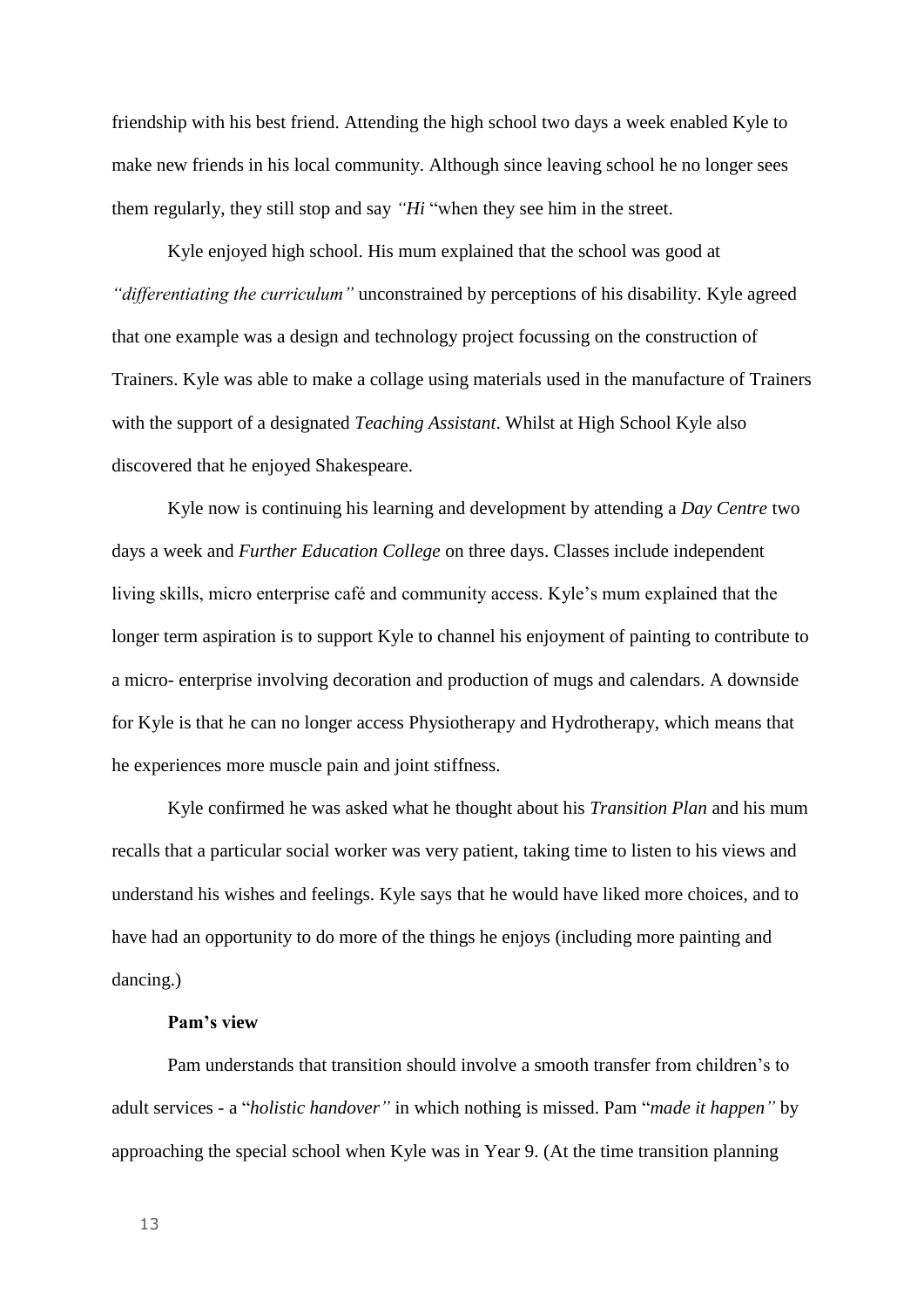focussed on the 14-19 age range; however, recent Special Educational Needs and Disability reforms mean that this is now extended to 25.) The initial meeting at the special school involved Kyle's parents, Kyle himself, his *teacher, teaching assistant, speech and language therapist* and *physiotherapist*. The meeting drew upon Kyle's school and social care reports, but Pam feels that the transition planning process was *"driven by education"* with additional input from the school nurse and Kyle's therapists.

Kyle's health service transitions were staggered in order to make them more manageable. His *general practitioner* played a co-ordinating role. Kyle's parents feel that this has been a relatively smooth process, for example enabling him to have an orthopaedic operation as an inpatient at the large regional children's hospital at 18, before transferring to adult services. Kyle's *epilepsy* was originally managed through specialist services at the children's hospital, but he has now transferred to a specialist *adult neurological centre*. Pam identified this as a positive aspect of the transition experience because the *consultant neurologist* visited Kyle twice at the children's hospital, taking time to get to know him, gaining Kyle's trust and confidence before he attended the adult service. Kyle's dental care is now overseen by the dental hospital rather than the children's hospital.

Pam identified three people who were key to putting Kyle's *Transition Plan* into place and were prepared to work together and *"not let funding be a barrier "* instead looking for new solutions which were in Kyle's best interests:

• *The Post 16 Education Coordinator for young people who have Special Education Needs*

- *The Manager of the Social Care Transition Team*
- *The NHS Children's Transition Commissioner*

Pam is concerned that the role of *NHS Children's Transition Commissioner* no longer exists following the introduction of *Clinical Commissioning Groups* (CCGs) meaning support from health services is diminished. Changes to funding models have resulted in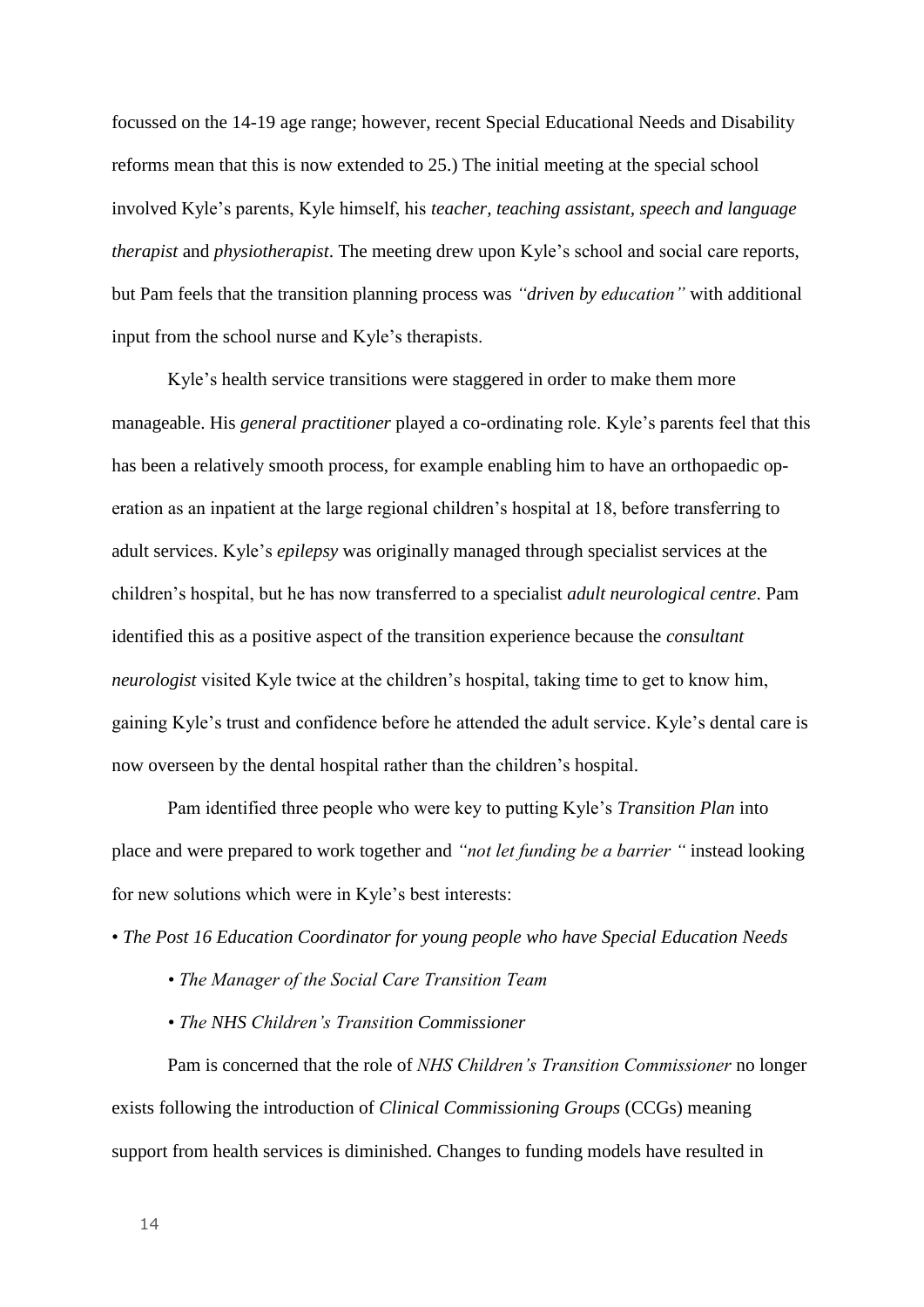having *"no-one to pull it all together. "* An example Pam cited was the year she spent trying to access training for *care assistants*, who were able to bath Kyle and administer his epilepsy recovery medication. Previously the *Children's Transition Health Commissioner* would have sorted this out, however it was not until Pam complained to the CCG through the *Patient Advice and Liaison Service*, copying in everyone she could think of and citing guidance from the *National Institute for Clinical Excellence* (NICE) that the issue was resolved. Kyle's parents found this exhausting alongside meeting his care needs themselves and are concerned that other parents may not have the skills, confidence or energy to fight for what they have a right to expect.

One example of a big decision for the family was Kyle's progression to the day centre and college. Kyle's parents had initially intended for him to attend a *Specialist Residential Centre* in the south of England and always said that he would go to a day centre *"over their dead bodies."* Kyle was reluctant to go too, even after a two-day overnight assessment; but was also unsure about the residential college. Pam acknowledged that it was not until Jack enabled them to see the day centre from the perspective of a young person that they changed their view. Jack visited the *Day Centre* and recognised that people were happy there and doing things that Kyle might enjoy. These include Art, Pottery, Karaoke and visits to the local library. The day centre also makes a recognised contribution to the local community by growing *"Incredible Edibles"* (vegetables that anyone can pick and take home.) Kyle attended a few times with Jack in the beginning, realised that he liked it and recognised that attending could work in tandem with attendance at college. Pam now acknowledges that Kyle may not have been ready to attend the residential college in another region and attending the day centre has enabled Kyle to contribute as a member of the local community.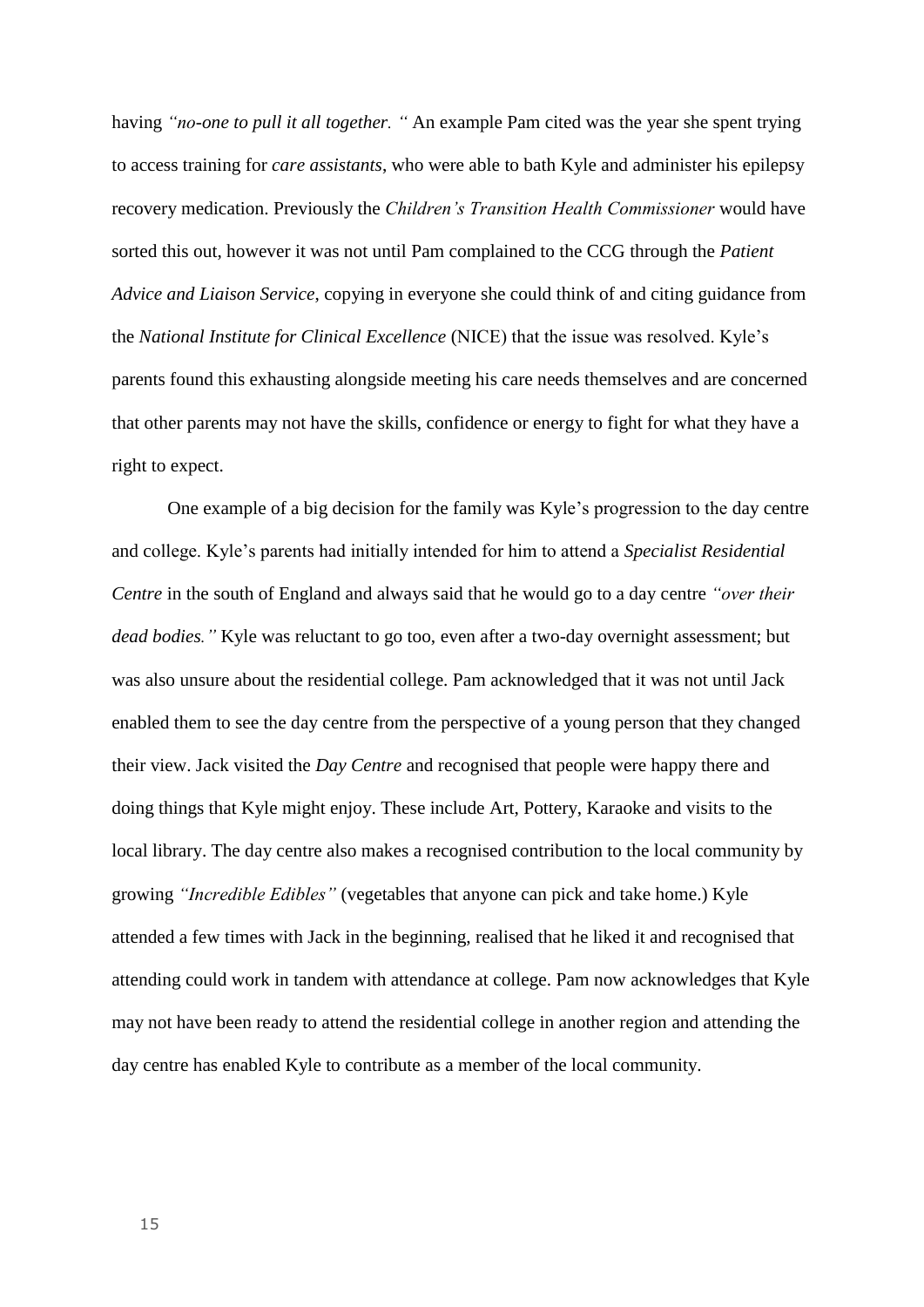Overall, Pam feels that the transition experience for Kyle has been a good one (taking a person –centred approach and involving Kyle throughout.) Pam recognises that this is not everyone's experience and runs a support group for parents going through a similar process and who may not be as well informed. Pam says thinking about transition and understanding professional roles can be overwhelming for parents, some of whom may not fully understand what it means or prefer to *"bury their head in the sand* " until it happens without adequate and well-coordinated support. One of the biggest challenges from the perspective of Kyle's parents is that your role, perspective and focus is suddenly expected to change. In the past parents have had to focus on all of the problems and negatives to ensure that they get the best services for their child, and no-one may have recognised that the young person's future was even a possibility. When transition is on the agenda the focus changes and parents are forced to make a significant adjustment and think about their child's future in terms of gifts, aspirations and what they are good at. This is a *"huge switch"* for parents. Pam has learned from providing training and support to other parents that transition can be a very positive experience as many parents have lost sight of their child in all of the daily challenges they have to face. Hearing people saying positive things about the young person's future can be the hardest thing for parents to hear but when you do…

*"It makes your heart sing...parents will have different feelings and it can be scary seeing your child go out into the adult world, but it's like that for all parents…"*

## **Transition team manager's perspective.**

Patrick is manager of a *Transitions Team* delivered through social care services. It is located within an NHS building in a community setting. Patrick's local authority has strategically organised services to facilitate inter-agency working which puts the young person and his or her needs at the centre. Regular (monthly) *Transition Planning Meetings* take place. These are hosted by the *Transition Team* with representatives from up to 20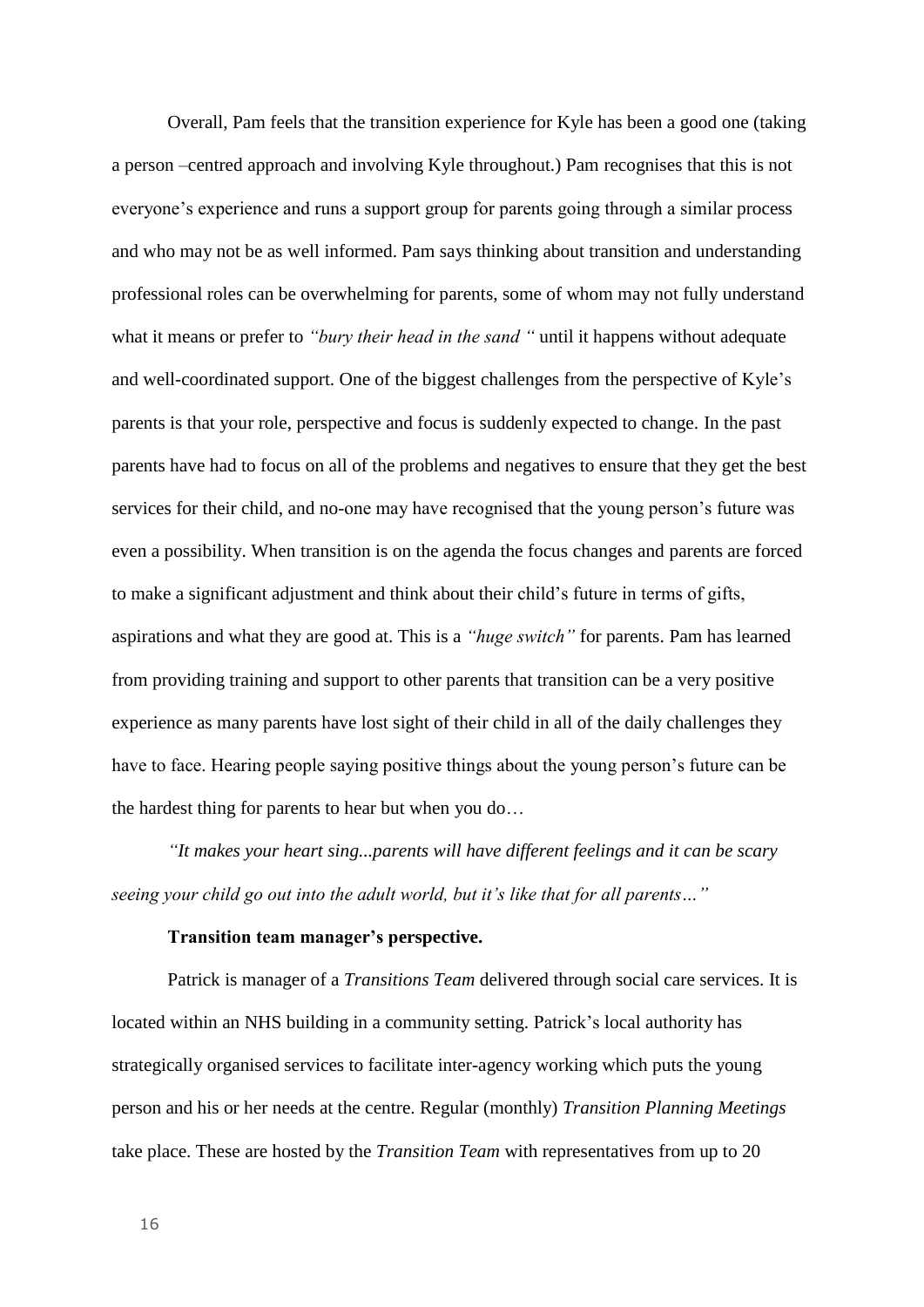partner agencies including the *Children's Continuing Health Care Team* and *Community Matrons*; *Education, Finance, Connexions, Housing* and *Advocacy* organisations. These enable the tracking and monitoring of *Transition Plans* for all young people with long-term conditions and disabilities. The *Transitions Team* is made up of experienced *Social Workers*  with expertise in both children's and adult services and are able to ensure that young people and families are kept informed of progress and are consulted regarding any decisions to be made.

The team pick up responsibility for managing the cases of young people with complex special needs who are 16 and supported through the *Children's Disability Service.* The young people Patrick's team work with are within their last two years of childhood and the team's initial role is to carry out a *Needs Assessment* with the aim of supporting a seamless transition to adult services. This involves co-ordinating multi-agency support, bringing together community health services, social care and education to plan for what is going to happen when the child turns 18. Ideally, the planning process will have commenced from 14 years so Patrick's team work with other agencies to consolidate plans initially started by children's services. Transition planning follows a local model, informed by the requirement for integrated *Education, Health and Care Plans* required in light of the *Children and Families Act (2014.)* Patrick also considers *Transition Guides* produced by the *Council for Disabled Children Transition Support Team* (2011) to be excellent frameworks to follow.

Patrick describes two distinct phases for a young person's transition; the planning and transfer of care and support across departments at 18 years followed by preparation required by most young people with special educational needs for leaving school at 19 years and transferring over to the appropriate *Adult Locality Team*. Planning involves consideration of

- Where the young person will live in the future
- Continuing education for those young people who will benefit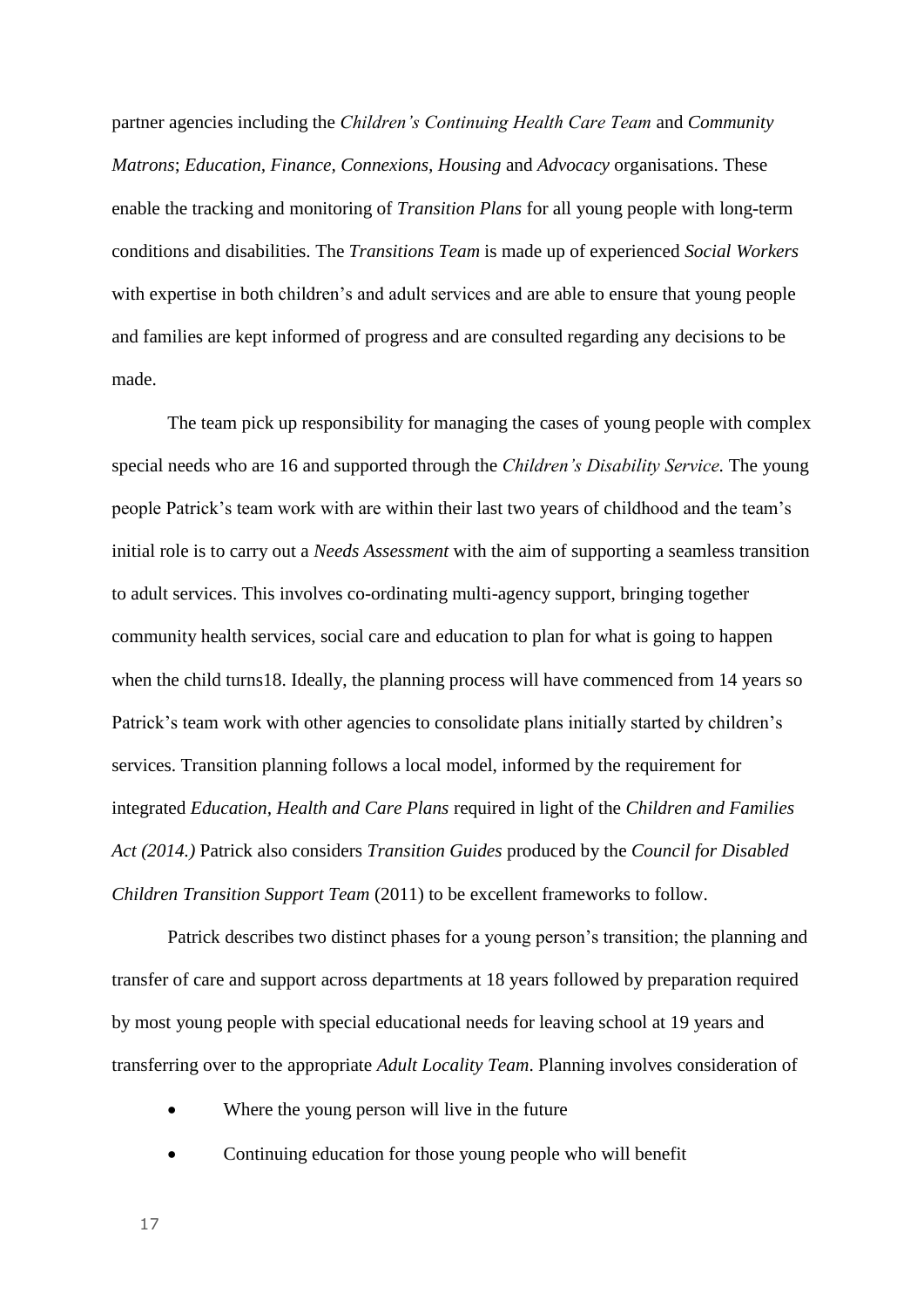- What will happen post-education
- Continuing health and social care support
- Financial arrangements and personalised budgets for care packages.

Patrick met Kyle when he was 16 and a half, during a *Transition Planning Meeting* at his special school. The meeting enabled Patrick to understand what Kyle enjoyed at school and what he was less keen on. Patrick was aware that Kyle had supportive, well-informed parents, who had clear views that they wanted Kyle to go to a specialist residential college in another part of the country. They were prepared to challenge the local authority on a number of occasions to make sure that decisions taken were in Kyle's best interests. The *Transitions Team* and other agencies were able to work with them to explore other options available locally to meet Kyle's specific needs and interests. This was particularly important to avoid a potential gap in his continuing education, as Kyle would not have been eligible for the residential college until he was 19.

The role of the *Transitions Team* is to identify and source funding from the local authority and health services to meet the assessed needs of the young person. They were able to put together a package to would meet the needs of Kyle and his family and enable him to stay at home and continue to benefit from education. Patrick was able to negotiate a bespoke timetable of arts-based activities with the *Further Education College* to enable Kyle to progress his interests.

As Kyle has additional 24 hour care needs transition planning involved co-ordination of health and social care services and funding to establish a *Personal Budget* that supports direct payment of specially commissioned services. These provide the support needed for Kyle at home, as well as when he attends college and the day centre.

## **Discussion: analysis of emerging themes and key messages from participants**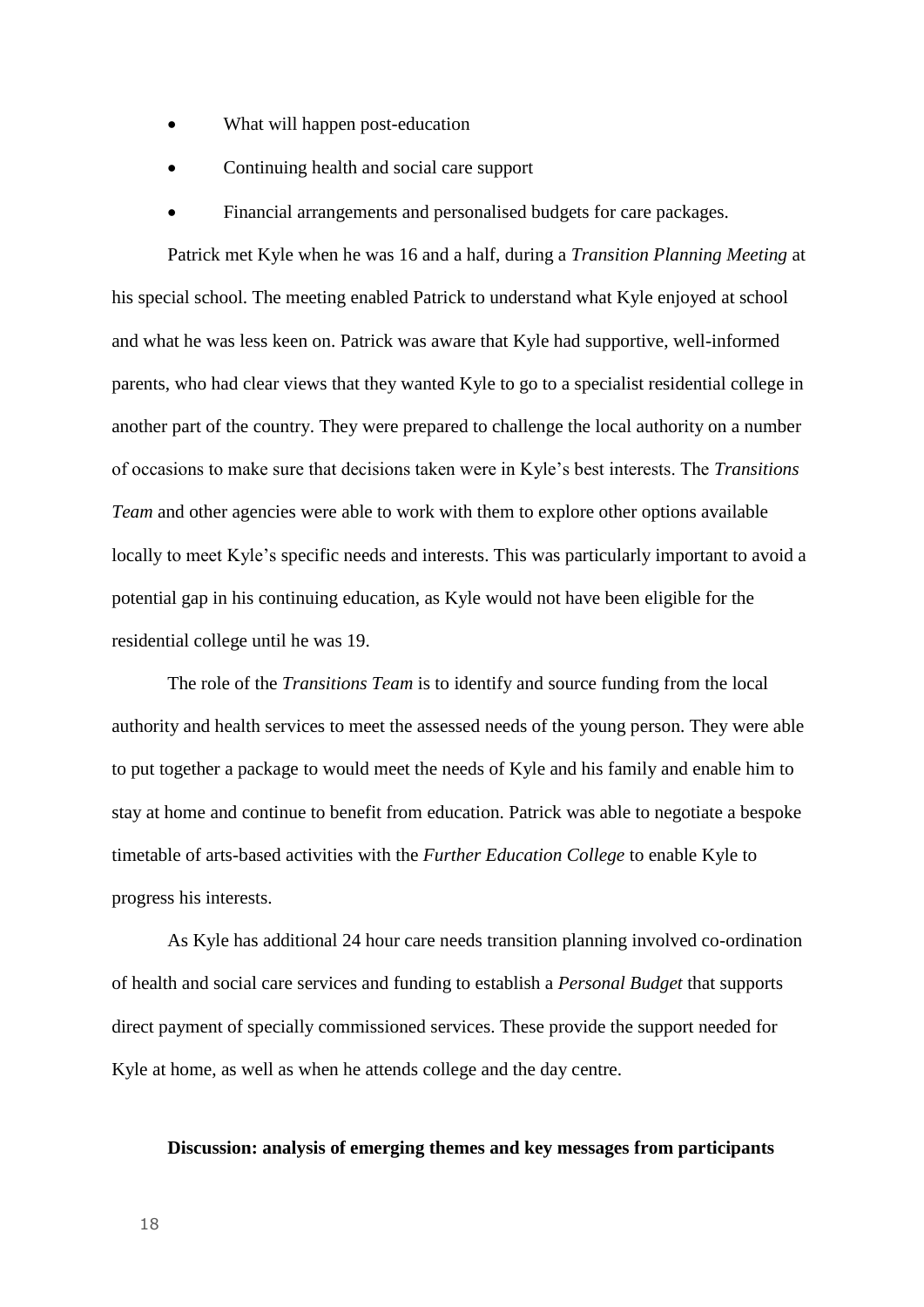Interpretation of the data involved a process of Thematic Analysis – a method of identifying, analysing and reporting patterns in the data flexibly. (Braun & Clarke, 2006) Through a process of familiarisation with the data, searching for, naming and reviewing themes it was possible to provide detailed description of key messages without being constrained by a specific theoretical framework.

# **Working towards better outcomes and** m**aking sure that no young person "***falls through the gap***."**

Four of the case studies from this project highlight that despite a range of policy guidance young people and families face numerous challenges and dis-jointed practices during the transition process with resulting poor outcomes, including the overlooking of safety and safeguarding concerns. These are transparent in the original project report, which has since been used by the Strategic Clinical Network to inform developmental work to improve young people's transition experiences (Medforth and Huntingdon, 2015.) Kyle and Kelly's stories illustrate that poor outcomes need not be the case. Whilst some challenges persist and young people and families continue to regret the loss of some services, overall outcomes can be positive and built upon to ensure continuing service improvement.

Participants highlighted the need for professionals to ensure that no young people leaving children's services fall behind or are without services when gaps between children's and adult's services emerge. To achieve this it is necessary for Transition Teams to be multidisciplinary, stay together and consist of experienced Transition Coordinators. Parents need to be able to rely on them to manage the transition process and facilitate integrated commissioning rather than leaving it to already exhausted parents. A priority for young people was the need to feel secure that they will receive a service that is at least as effective in meeting their needs as the service that they are used to. Professionals involved highlighted that timely transition planning is essential to avoid *"*disjointed transitions" for examples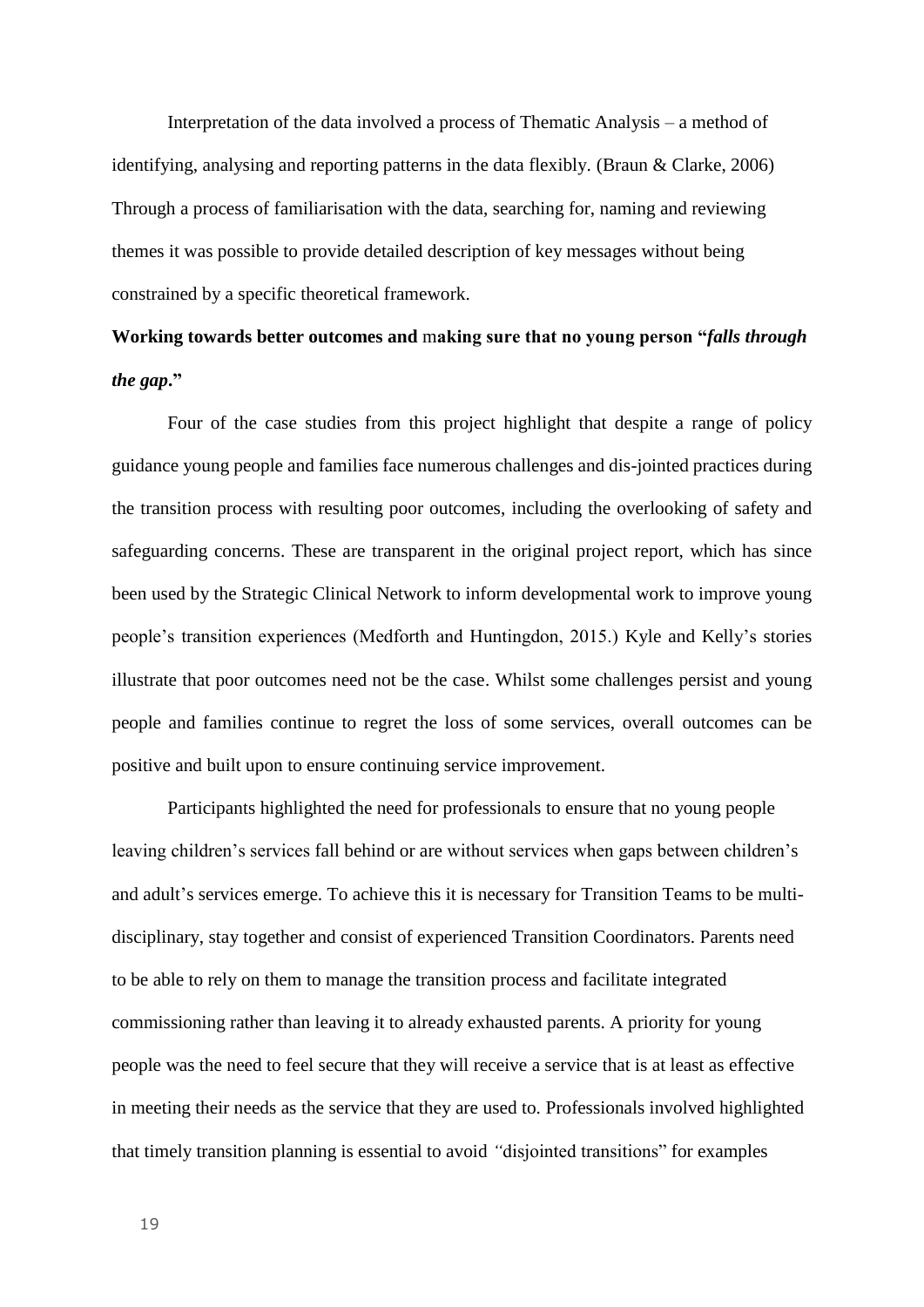when a young person resurfaces in accident and emergency or adult services because they were discharged from children's services prematurely.

#### **Focussing on the young person as an individual**

The young people, parents and carers interviewed were clear about the central importance of the young person who must be involved throughout the transition planning and implantation process. Involvement of advocacy services would be helpful, particularly to support involvement of young people with severe disabilities. This is essential if particular issues relating to provision for young people with complex needs arise.

Professionals who are experienced in supporting young people's transitions recognise that each young person is unique and will have individual support needs. Parents are often very anxious about their child's future and will want to be involved at every stage.

For young people with complex difficulties, turning 18 can be a significant challenge and involve numerous safeguarding issues. On some occasions their needs have not changed but the fact that they are 18 means that they must move to an adult service, which must be ready to meet those needs effectively. Collaborating with other service providers is an important element of the role of the transition team, for example, when ensuring that health needs are not under-estimated in educational settings; proper hoists are available when required and hydrotherapy and physiotherapy continue to be provided.

## **Navigating challenges.**

*Professionals* experienced in supporting young people's transition to adulthood are learning to navigate differing arrangements across neighbouring boroughs and may have expertise to overcome challenges other professionals find to be a barrier. The transition experience can be positive for all concerned when care is co-ordinated by lead practitioners who are experienced in working across organisational boundaries to overcome barriers and

20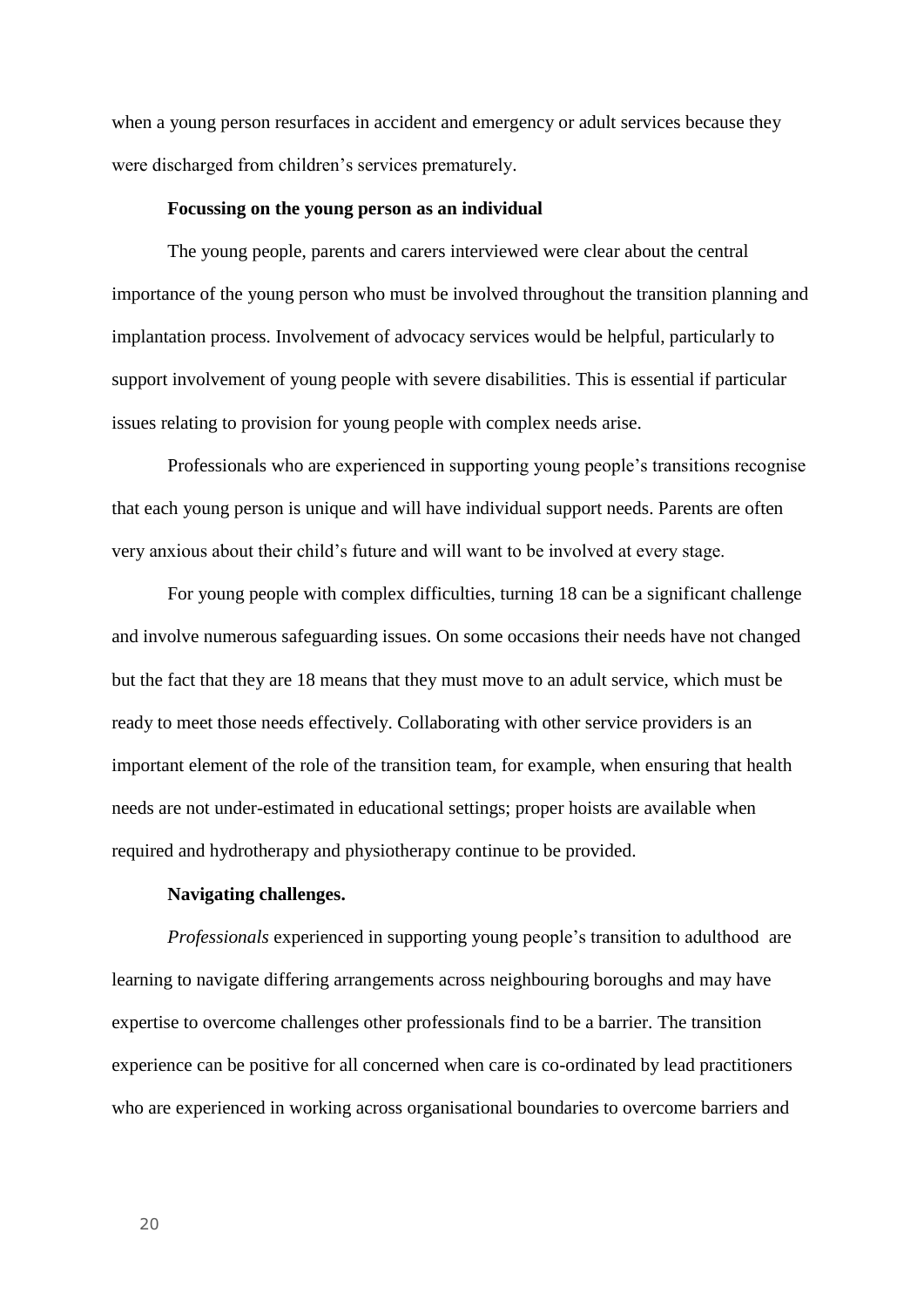have the confidence and experience to help young people and families to explore new solutions and navigate alternative transition pathways.

The experienced professionals who participated in the project highlighted the numerous challenges they face. Firstly, some adult- focussed practitioners see young people as *"not for us"* and need support and training from professionals experienced in supporting young people to develop their confidence in working with a group who make up a small percentage of their clients. Secondly, commissioning of services may be tri-partite in children's services, involving health, education and social care. Integrated commissioning can be more challenging in adult services, but commissioners should work towards addressing this imbalance. Professionals reported excellent *"wrap around"* health services exist for children and young people with complex needs and disabilities up to the age of 18; however, this is not mirrored in adult services. A health transition process needs to be developed to match and support that provided by social care services.

Supporting the transition of young people with mental health difficulties may present professionals with particular challenges. Child and Adolescent Mental Health Services are based on a developmental, young person- centred model and a psychological approach to understanding distress whilst adult services are built around medical diagnostic or therapeutic models. This means that young people who are showing symptoms associated with trauma or abuse are re assigned new diagnostic labels to make services accessible to them. The service needs to respond to the needs of young people rather than expect them to fit the current model of service delivery. A more person-centred approach could achieve this.

Young people who do not have a confirmed diagnosis, or who have mild to moderate learning disabilities may be receiving support from CAMHS but *"fall through the gap"because* their conditions are not considered severe enough to meet intake criteria for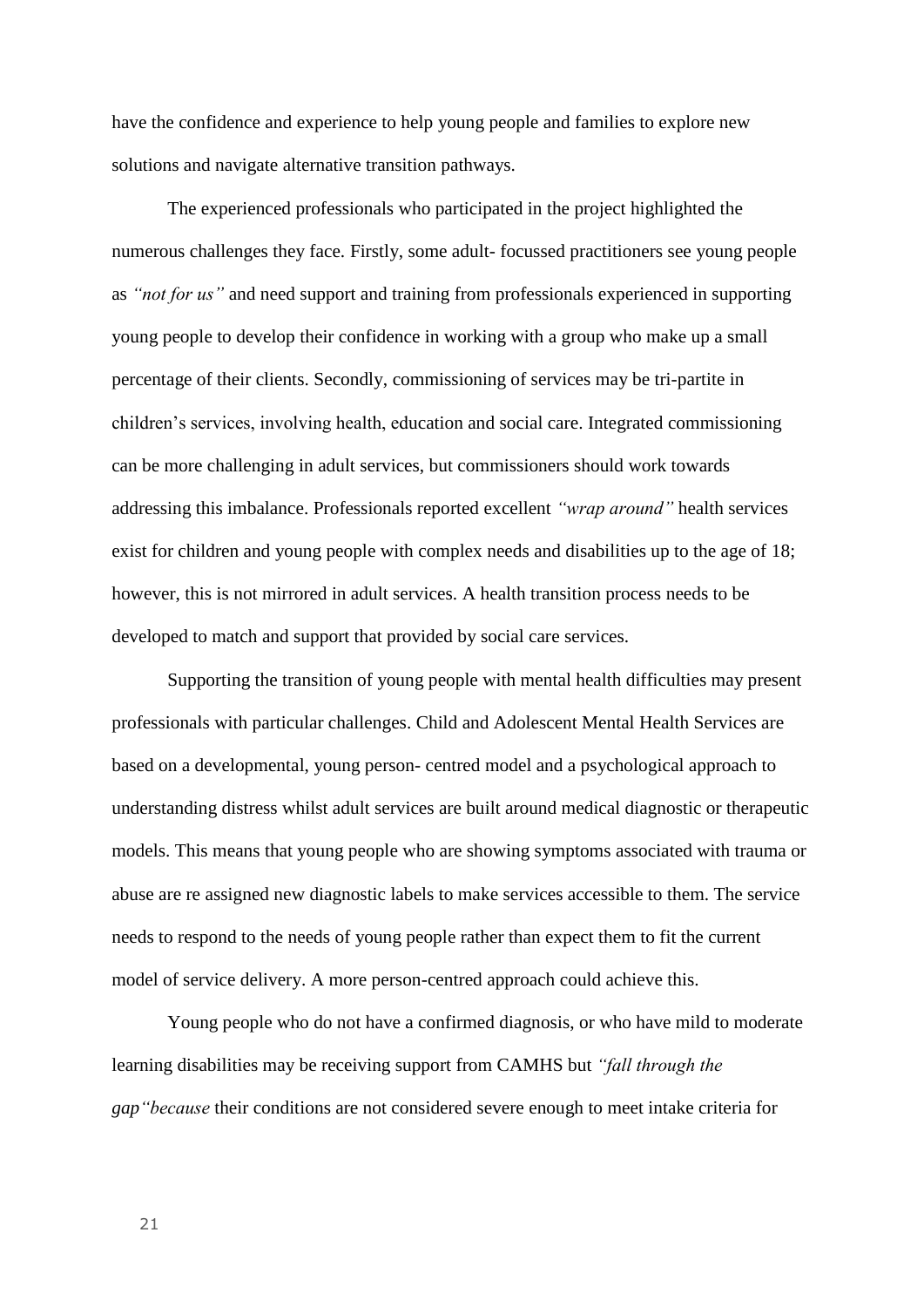adult mental health services. Criteria to determine young people's eligibility for services needs to be revisited.

Commissioners need to address the problem that young people who are considered to be *"high risk"* in terms of mental health and receive care in specialist or private settings may not be able to access equivalent adult services.

A full range of appropriate services is not always available meaning that there is *"noone to let go to"* in adult health services- something which needs to be carefully considered by service providers and commissioners. Recent funding cuts mean that local authorities have had to reduce the range of services available locally. *Transitions Teams* need to continuously work to identify new service providers and develop a shared directory of local services offered locally.

## **Sharing experience through training.**

Transition teams may also play an important role in training others, for example, to enable *Special Educational Needs Co-ordinators* in schools and colleges to make an informed contribution to transition planning when a young person reaches the age of planning from age 14. Training in transition support can help promote better understanding of underpinning values; provision of transition support; minimum expectations and standards and practical solutions in complex transition case work. This may benefit practitioners in both children's and adult services across agencies and sectors.

Parents need training and peer support to enable them to recognise what the young person can do so that they can take part in an aspirational transition planning process, but caution the need to avoid promising the earth then failing to follow through.

## **Conclusion**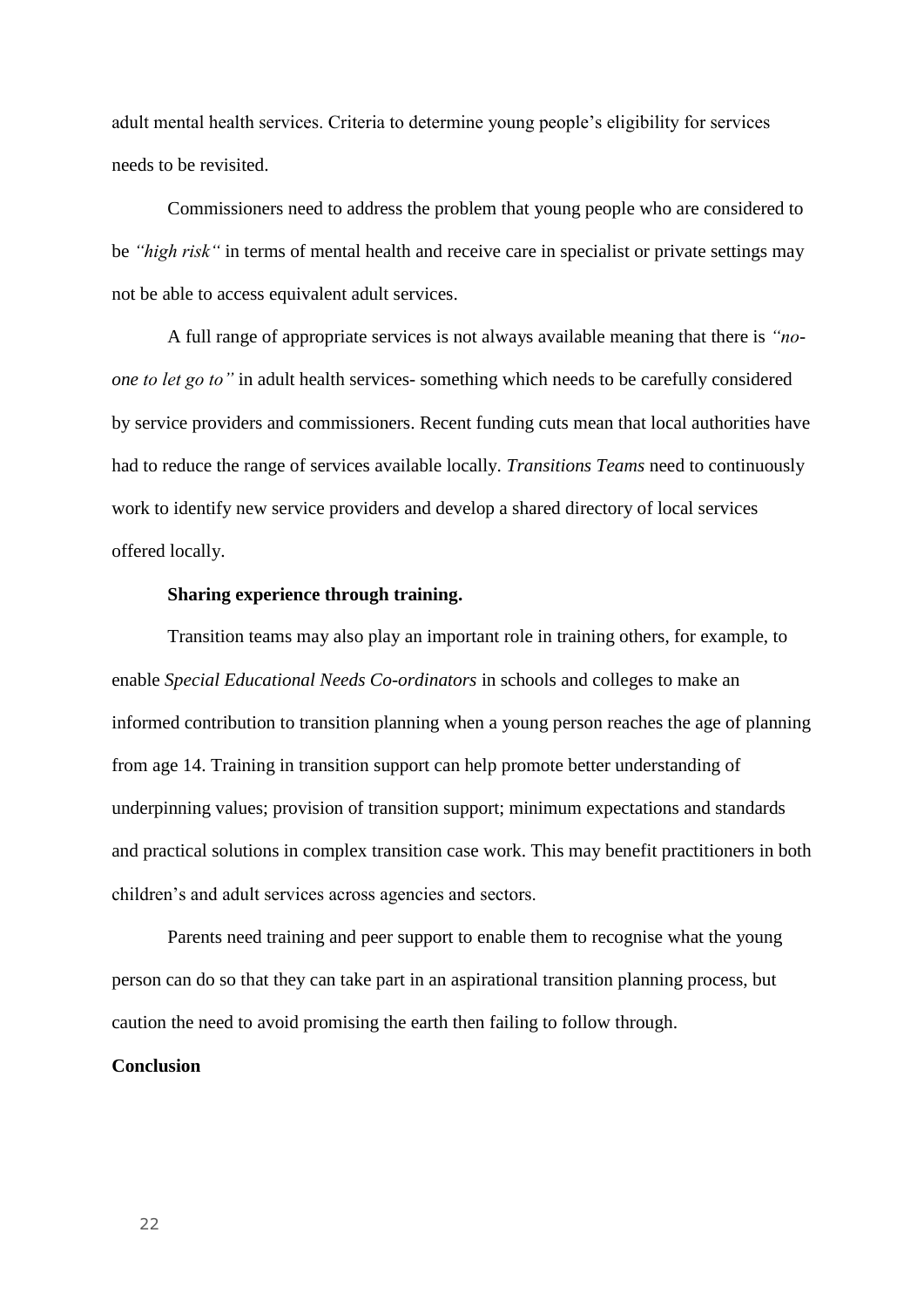Established benchmarks may be used to evaluate the validity of interview-based studies. These are sensitivity to context, rigour, transparency, coherence and impact and importance. (Robinson, 2008; Smith et al 2009; Yardley 2000; Robinson 2013.) The authors acknowledge that this study is limited in terms of generalisability as the sample size was small and therefore it is only possible to illuminate the experiences of participants chosen at a specific point in time. This does not detract from the value of the case study approach in transparently providing young people, parents and professionals with an authentic and credible voice through which their experiences can be shared.

The project has achieved its aims, enabling the researchers to highlight emerging models of support, which can enable young people with long- term conditions and disabilities to make successful transitions between child-centred and adult orientated services. These are

contingent on complex interacting factors including the individual circumstances, needs and aspirations of young people along a number of trajectories such as progress towards independent adulthood, friendships and social support networks, health and wellbeing and meaningful education or employment . These should be considered in the context of the young person's family, location and the current culture and models of service delivery and commissioning arrangements. Parents and siblings will also need to be included and supported through the experience. The underlying political and social context may provide additional hurdles to overcome.

Key to success is the development of expertise in specialist transition practitioners and teams who are skilled in focussing on the unique needs of each young person they work with. They need to be able to support young people as individuals and their parents; plan and co-ordinate a timely transition process; collaborate with others to ensure that no young person falls through gaps in service provision; have the courage to navigate challenges and overcome barriers and be willing to share their expertise through the provision of training.

23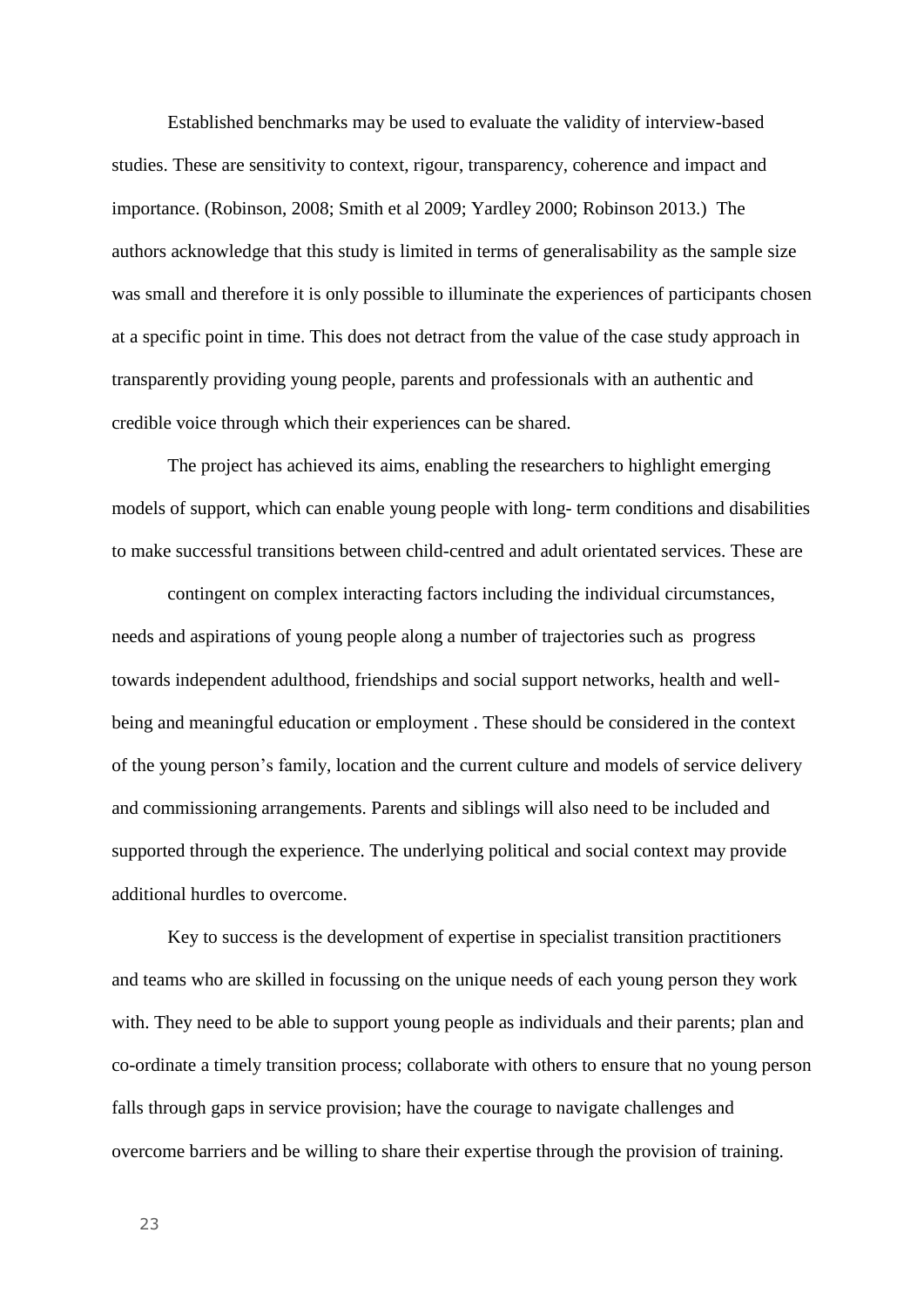It will only be possible to demonstrate impact of the project if the emerging issues and messages highlighted lead to further research, practice or significantly influence future service developments, including new models of delivery, which enable seamless transition between services centred on the holistic needs of the service user rather than the needs and traditions of the service.

### **References**

- Acharyia, A.S., Prakash, A., Saxena, P. & Nigam, A. (2013).Sampling: why and how of it? *Indian Journal of Medical Specialities*: *4*, (2), 330-333
- Bernard, H.R. (2002) Research Methods in Anthropology: *Qualitative and quantitative methods. 3rd edition.* Walnut Creek, California: Altamira Press,.
- Braun, V., & Clarke, V. (2006). Using thematic analysis in psychology. *Qualitative Research in Psychology, 3* (2), 77-101. doi:10.1191/1478088706qp063oa
- Caton, S. & Kagan, K. (2007). Comparing transition expectations of young people with moderate learning disabilities with other vulnerable youth and with their non‐disabled counterparts. *Disability and Society, 22,* (5), pp 473-488
- Care Quality Commission (2014) *From the pond into the sea: children's transition to adult health services.* London, England*,* Author*:* Retrieved from [http://www.cqc.org.uk](http://www.cqc.org.uk/)
- Coles, B. (1995). *Youth and social policy: youth citizenship and young careers*. London, England: UCL Press.
- Children and Young People's Health Outcomes Forum (2012). *Recommendations to improve health of children and young people*. London, England*,* Author*:* Retrieved from: http://www.gov.uk
- Council for Disabled Children National Transition Support Team (2011) *Information and learning from the aiming high for disabled children transition support programme: a summary.* London, England, Author. Retrieved from
- http://www.councilfordisabledchildren.org.uk/media/136250/information\_and\_learning\_from\_ the\_ahdc\_tsp\_report\_summary.pdf
- Department of Health (2008) *Transition: moving on well: A good practice guide for health professionals and their partners on transition planning for young people with complex health needs or a disability.* London, England, Author. Retrieved from

http://www.bacdis.org.uk/policy/documents/transition\_moving-on-well.pdf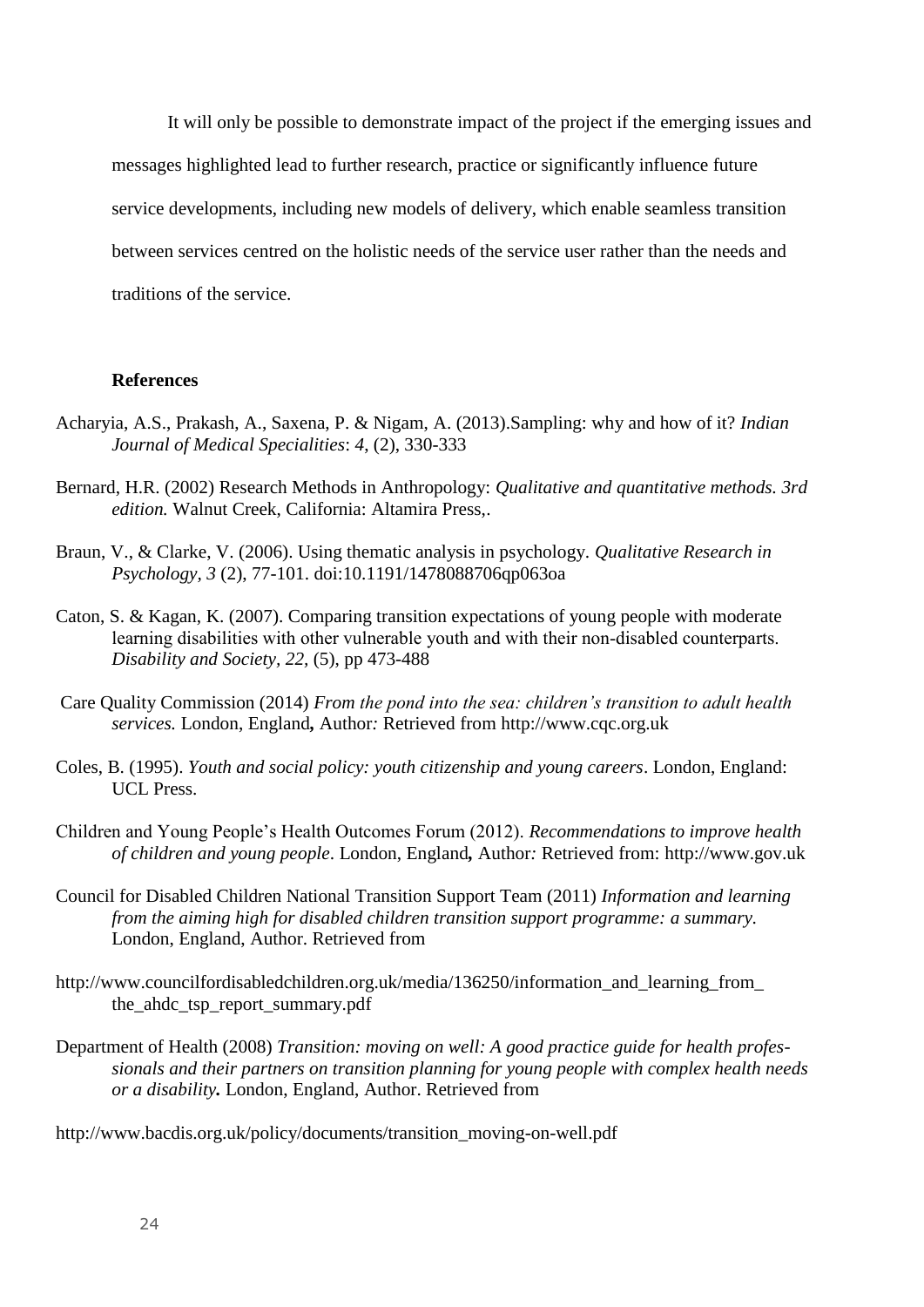- Flyvberg, B. (2006). Five misunderstandings about case study research. *Qualitative Inquiry,* 2 219- 245. Retrieved from http://flyvbjerg.plan.aau.dk/Publications2006/0604FIVEMISPUBL2006.pdf
- Furlong, A. & Cartmel, F. (2006) *Young people and social change: New perspectives.* (2<sup>nd</sup> ed.) Maidenhead, Berkshire, England. McGraw-Hill Education.
- James, N. (2008). Authenticity. In L. Given (Ed.), *Book Title: The SAGE Encyclopedia of Qualitative Research Methods* (pp. 45). Thousand Oaks: SAGE Publications, Inc.
- Kennedy, Ian (2010) *Getting it right for children and young people: overcoming cultural barriers in the NHS so as to meet their needs,* London, England, Department of Health. Retrieved from https://www.gov.uk/government/uploads/system/uploads/attachment\_data/file/216282/dh\_11 9446.pdf
- Medforth, N. & Huntingdon, E. (2015) *Real People, Real Lives. A small-scale pilot project exploring case studies of the transition experiences of young people with long-term conditions and disabilities who have recently moved from children's to adult services in Cheshire and Merseyside.* Warrington, England*,* North West Coast Strategic Clinical Networks. Retrieved from [http://www.nwcscnsenate.nhs.uk/files/4014/3834/8138/Real\\_People\\_Real\\_Lives\\_Report\\_Ap](http://www.nwcscnsenate.nhs.uk/files/4014/3834/8138/Real_People_Real_Lives_Report_April_2015.pdf?PDFPATHWAY=PDF) [ril\\_2015.pdf?PDFPATHWAY=PDF](http://www.nwcscnsenate.nhs.uk/files/4014/3834/8138/Real_People_Real_Lives_Report_April_2015.pdf?PDFPATHWAY=PDF)
- Miles, M.B. & Huberman, A.M. 1994. *Qualitative data analysis: an expanded sourcebook*, (2<sup>nd</sup> ed.) London, England : Sage.
- The National Network of Patient Carer Forums (2013) What good integrated care looks like in transition. London, England, Author*.* Retrieved from: [http://www.nnpcf.org.uk/what-good](http://www.nnpcf.org.uk/what-good-integrated-care-looks-like-in-transition)[integrated-care-looks-like-in-transition](http://www.nnpcf.org.uk/what-good-integrated-care-looks-like-in-transition)
- Pawson, R & Tilley (1997). An introduction to scientific realist evaluation. In
- E. Chelimsky, & W.R. Shadish (Eds.), *Evaluation for the 21st century: A handbook,* (pp. 405-418). Thousand Oaks, CA, US: [Sage Digital Editions version]. doi 10.4135/9781483348896
- Robinson, O.C. (2014) Sampling in interview-based qualitative research*:* a theoretical and practical guide. *Qualitative Research in Psychology*. 11, (1) 25-41. doi:10.1080/14780887.2013.801543
- Thompson, R., Bell, R., Holland, J, Henderson, S, Mc Grellis, S. & Sharpe, S. (2002) Critical moments: choice, chance and opportunity in young people's narratives of transition. *Sociology* 36 (2) 335-354. doi 10.1177/0038038502036002006
- The Royal College of Nursing/ & the Royal College of Paediatrics and Child Health (2013) *Lost in transition: Moving young people between child and adult health services*. London, England. Author (Online) Retrieved from: https://www.rcn.org.uk/\_\_data/assets/pdf\_file/0010/157879/003227\_WEB.pdf